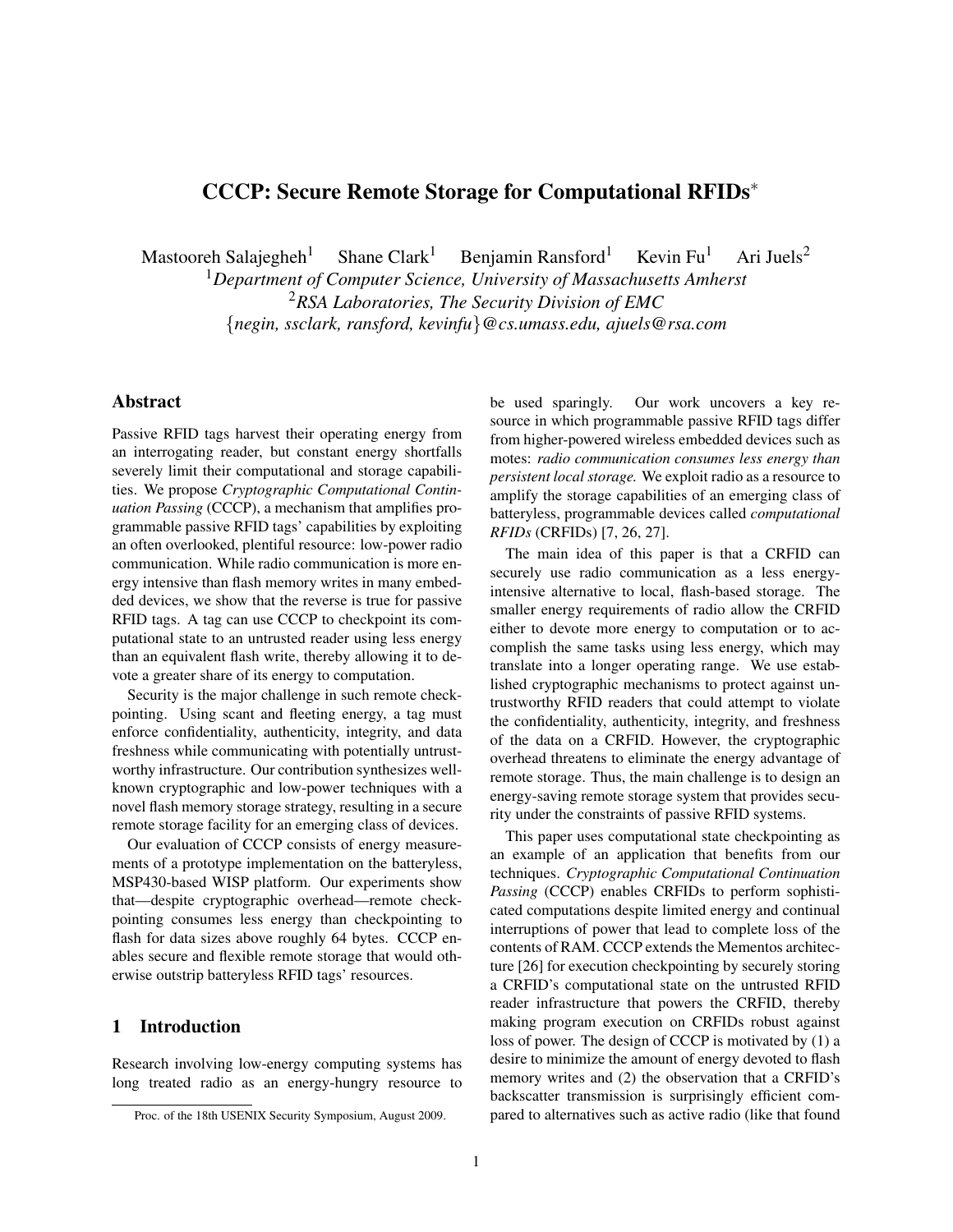in motes) or flash memory writes.

Our contribution in this paper is the synthesis of several existing ideas with techniques that are specifically applicable to computational RFIDs:

- We describe the design and implementation of CCCP, a *secure remote storage protocol that suits the characteristics and constraints of CRFIDs*, and we show how this protocol can be used in the contexts of execution checkpointing and external data storage on an untrusted RFID reader infrastructure (Sections 3, 4).
- Motivated by a desire to save energy when storing CCCP's numeric counters to nonvolatile memory, we introduce *hole punching* (Section 3.4.4), a unary encoding technique that allows a counter stored in flash memory to be updated economically, minimizing energy- and time-intensive flash erase operations. For a CRFID, less frequent flash erasure means more energy available for computation.

Since CCCP involves communication with a potentially untrustworthy RFID reader, it must ensure the integrity, confidentiality, and data freshness of checkpointed messages. For message integrity, CCCP employs UMAC [4], a Message Authentication Code (MAC) scheme based on universal hash functions (UHF) that involves the application of a cryptographically secure pseudorandom pad. Remotely stored messages in CCCP are encrypted for confidentiality using a simple stream cipher. CCCP's frequent use of key material motivates the use of opportunistic precomputation: when a CRFID is receiving abundant energy, CCCP generates and stores keystream bits in flash memory for later consumption. CCCP maintains a small amount of its own state in local nonvolatile memory, including a counter that must be updated during checkpoint operations when energy may be low. To minimize the energy required to update the counter, CCCP employs hole punching.

Conventional passive RFID tags perform rudimentary computation, often in extremely tight real-time constraints using nonprogrammable finite state machines [1], but CRFIDs offer true general-purpose computational capabilities, broadening the range of their possible applications (Section 6). Although CRFIDs offer more flexibility, they present challenging resource constraints. While sensor motes, which rely on batteries for power, often have an active lifetime measured in weeks or months, a CRFID may be able to compute for less than a second given a burst of energy, and may receive such bursts in quick succession—putting CRFIDs in an entirely different class with regard to energy constraints. Moreover, although CRFIDs have a small amount of flash memory available as nonvolatile storage, writing to this flash memory is energy intensive (Section 2).

Because CRFIDs are new and prototypes are not yet widely available for use in the laboratory, there is little previous work describing their applications or limitations; Section 7 summarizes relevant work that has appeared to date. CCCP extends a recent execution checkpointing system called Mementos [26] by adding remote, rather than local flash-based, storage capabilities to CRFIDs. While systems such as Mementos investigate how to effectively store checkpoints locally in trusted flash memory to achieve computational progress on CRFIDs despite power interruptions, CCCP focuses on using external, *untrusted* resources to increase tag storage capacity in a secure and energy-efficient manner.

## 2 Computational RFIDs: Background, Observations, Challenges

Consistent with the usage of RFID terminology, the term *Computational RFID* (CRFID) has two meanings: the *model* under which passively powered computers operate in concert with an RFID reader infrastructure, and the passively powered computers themselves. CRFIDs represent a class of programmable, batteryless computers [7, 26, 27]. The small size and low maintenance requirements of CRFIDs make them especially appealing for adding computational capabilities to contexts in which placing or maintaining a conventional computer would be infeasible or impossible. However, CRFID systems require that nearby, actively powered RFID readers provide energy whenever computation is to occur, a requirement that may not suit all applications.

The components of a CRFID are: a low-power microcontroller; onboard RAM; flash memory (on or off the microcontroller); energy harvesting circuitry tuned to a certain frequency (e.g., 913 MHz for EPC Gen 2 RFID); an antenna; a transistor between the antenna and the microcontroller to modulate the antenna's impedance; a capacitor for storage of harvested energy; one or more analog-to-digital converters; and optional sensors for physical phenomena such as acceleration, heat, or light. The first working example of a CRFID is the Wireless Identification and Sensing Platform, or WISP [29], a prototype device slightly smaller than a postage stamp (discounting its inches-long antenna). The WISP is built around an off-the-shelf TI MSP430 microcontroller.

Like passive RFID tags but unlike sensor motes, CRFIDs are powered solely by harvested RF energy and lack active radio components. Instead, such CRFIDs use *backscatter* communication: in the presence of incoming radio waves, a CRFID electrically modulates its antenna's impedance using a transistor, encoding binary information by varying the antenna's reflectivity. While the omission of active radio circuitry saves energy, it gives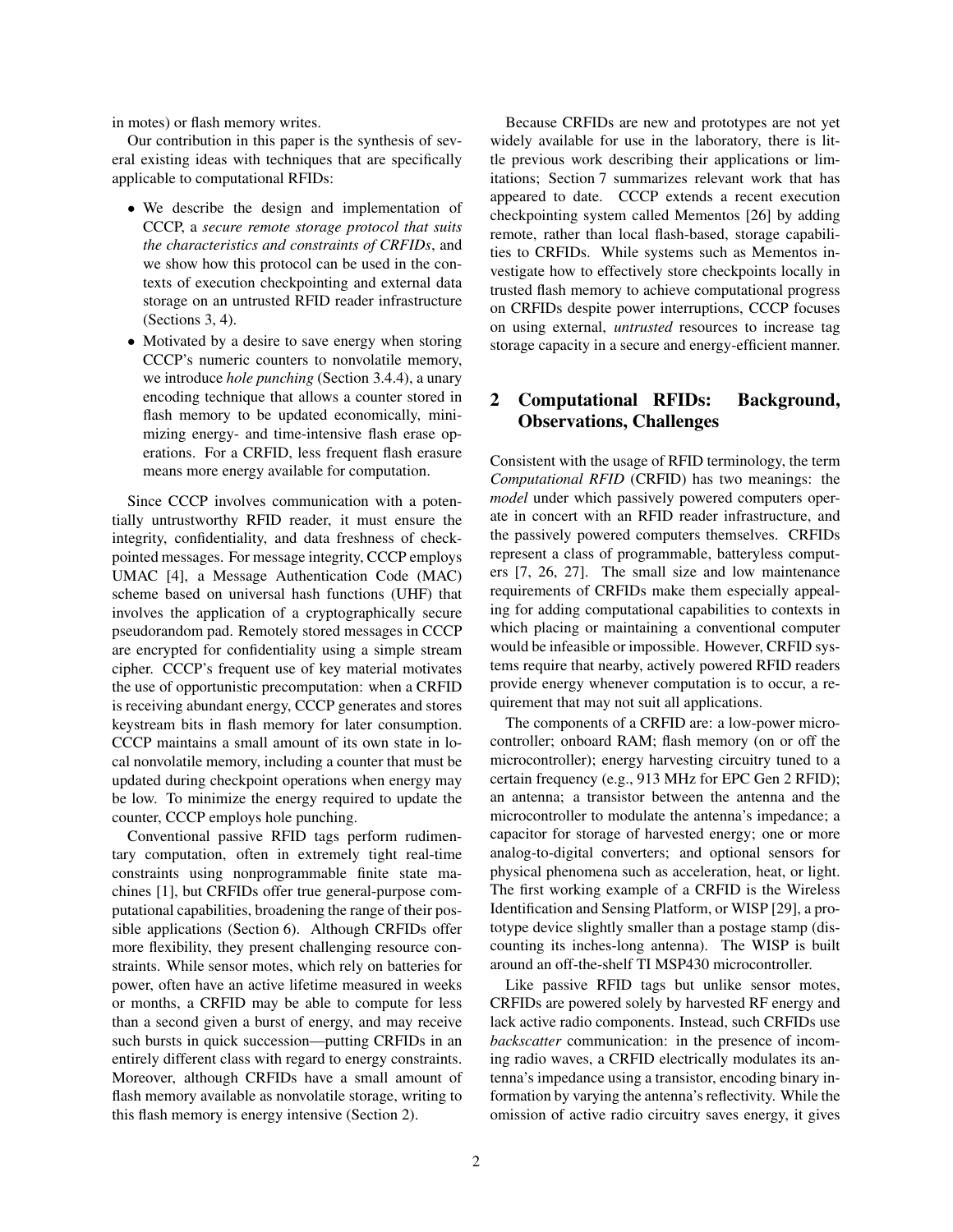up the tag's autonomy; a CRFID can send and receive information only at the command of an RFID reader. A CRFID's lack of autonomy is one of the factors that makes it difficult to protect.

## 2.1 Frequent Power Loss on Tags, but Plentiful External Resources

Several key observations motivate the development of secure remote storage for computational RFIDs.

Frequent loss of power may interrupt computation. The CRFID model posits computing devices that are primarily powered by RF energy harvesting, a mechanism that is naturally finicky because of its dependence on physical conditions. Any change to a CRFID's physical situation—such as its position or the introduction of an occluding body—may affect its ability to harvest energy. Existing systems that use RF harvesting typically counteract the effect of physical conditions by placing stringent requirements on use. For example, an RFID transit card reader presented with a card may behave in an undefined way unless the card is within 1 cm for at least 300 ms, parameters designed to ensure that the card's computation finishes while it is still near the reader. CRFID applications may preclude such a strategy: programs on general-purpose CRFIDs may not offer convenient execution time horizons, and communication distances may not be easily controlled. Without any guarantees of energy availability, it may be unreasonable to mandate that programs running on CRFIDs complete within a single energy lifecycle. As an extension of the Mementos system [26], CCCP aims to address the problem of suspending and resuming computations to facilitate spreading work across multiple energy lifecycles.

Storing remotely may require less energy than storing locally. Some amount of onboard nonvolatile memory exists on a CRFID, so an obvious approach to suspension and resumption is simply to use this local memory for state storage. However, to implement nonvolatile storage, current microcontrollers use flash memory, which imports several undesirable properties. While reading from flash consumes energy comparable to reading from volatile RAM, the other two flash operations writing and erasing—require orders of magnitude more energy per datum (Table 3). Our measurements of a CRFID prototype reveal that the energy consumption of storing a datum locally in flash can in fact exceed the energy consumption of transmitting the same datum via backscatter communication.

To illustrate the difference between flash and radio storage on a CRFID and to show how the relationship is different on a sensor mote, we offer Figure 1. The figure helps explain why designers of mote-based systems choose to minimize radio communication; similarly, it justifies our exploration of radio-based storage as an alternative to flash-based storage on CRFIDs.

It should be noted that CCCP, although its primary data storage mechanism is the communication link between CRFIDs and readers, still requires *some* flash writes during storage operations: CCCP maintains a counter in flash to ensure that key material is not reused. However, because CCCP employs hole punching (Section 3.4.4) to maintain the counter, the amount of data written for counter updates is small compared to the amount of data that can be stored at once—small enough not to obviate the energy advantage of radiobased storage—and counter updates do not frequently necessitate erasures.

EPC Gen 2 RFID readers are typically not standalone devices. Rather, they are connected to networks or other systems (for, e.g., control or logging) that can offer computing resources such as storage. The benefit to CRFIDs that communicate with such a reader infrastructure is access to effectively limitless storage. Several kilobytes of onboard flash memory is minuscule compared to the potentially vast amount of storage available to networked RFID readers. While unlimited external storage is not obviously helpful for saving computational state—a CRFID cannot save or restore more state than it can hold locally—its usefulness as general-purpose longterm storage is analogous to the usefulness of networked storage for PCs.

RFID protocols allow arbitrary payloads. While the EPC Gen 2 protocol imposes constraints on the transmissions between RFID tags and RFID readers—for example, the maximum upstream data rate from tag to reader is 640 Kbps [13]—it also offers sufficient flexibility that CCCP can be implemented on top. In particular, the Gen 2 protocol permits a reader to issue a *Read* command to which a tag can respond with an arbitrary amount of data. Previous versions of the EPC RFID standard mandated a small response size that would have imposed severe communication overhead on large upstream transmissions.

CRFID is not married to EPC Gen 2 as an underlying protocol, but the existence of a widespread RFID reader infrastructure and the availability of commodity reader hardware makes for easy prototyping.

#### 2.2 Challenges Due to Energy Scarcity

Several energy-related considerations limit the resources available for computation on CRFIDs, limiting the utility of CRFIDs as a general-purpose computing platform. Ransford et al. [26] discuss the difficulty of effectively utilizing a storage capacitor and enumerate the drawbacks of using capacitors for energy storage; Buettner et al. [7] discuss how energy limitations bear on the de-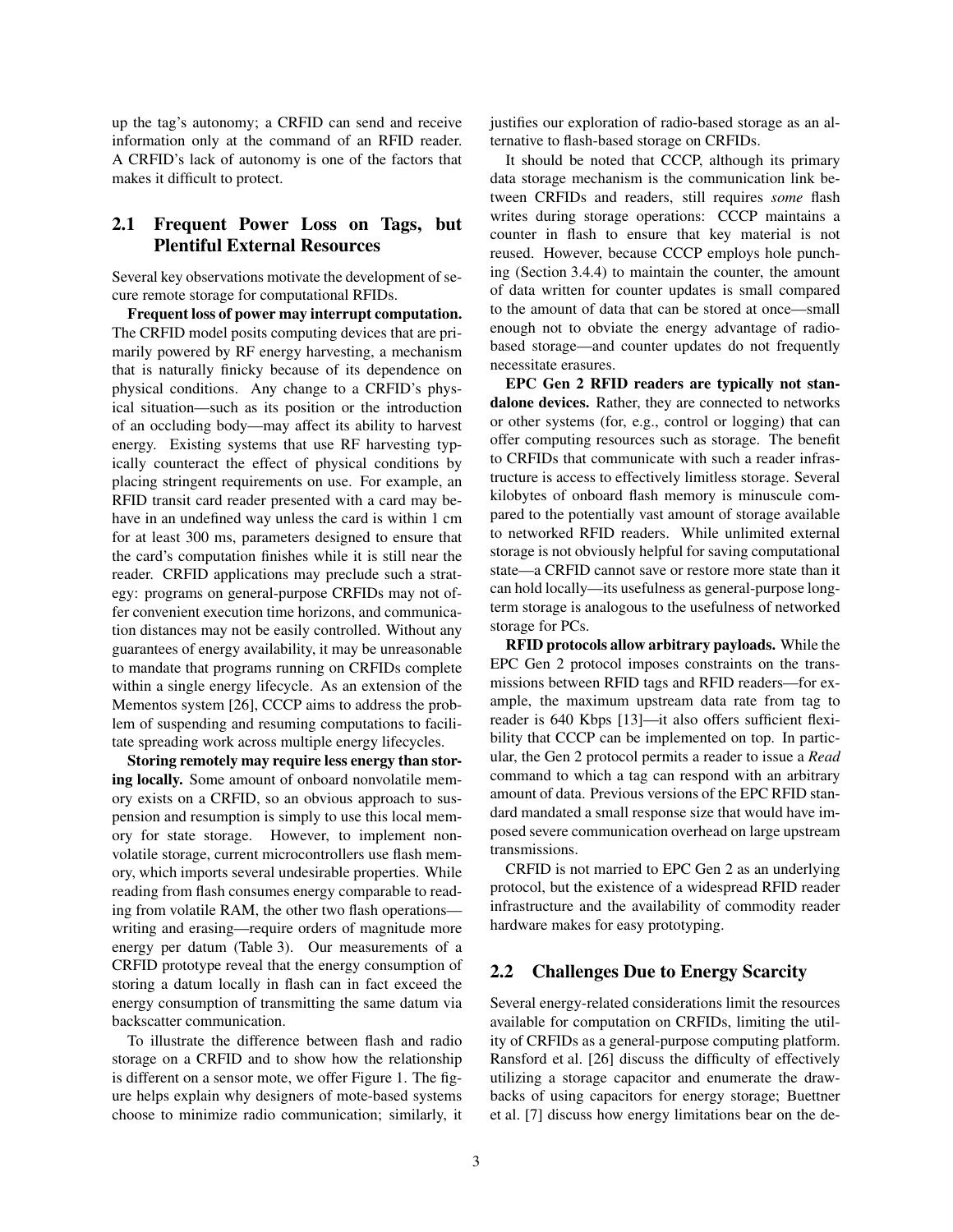

Figure 1: Per-component maximum power consumption of two embedded devices. Radio communication on the WISP requires less power than writes to flash memory. The relative magnitudes of the power requirements means that a sensor mote favors shifting storage workloads to local flash memory instead of remote storage via radio, while a computational RFID favors radio over flash. The numbers for the mote are calculated based on the current consumption numbers given by Fonseca et al. [15]. For the CRFID, we measured three operations (radio transmit, flash write, and register-to-register move) for a 128-byte payload.

ployment of a CRFID-based system. Two key design features of CRFIDs pose energy challenges to a system like CCCP: first, the voltage and current requirements of flash memory constrain the design of flash-bearing CRFIDs and limit the portion of a CRFID's energy lifecycle that is usable for computation. Second, a CRFID's reliance on energy harvesting and backscatter communication means that a CRFID cannot compute or communicate without reader contact.

Flash memory limitations. Microcontrollers that incorporate flash typically have separate threshold voltages: one threshold for computation, and a higher threshold for flash writes and erases. Because of this difference, flash writes cannot be executed at arbitrary times during computation on a CRFID; they require sufficient voltage on the storage capacitor. Without a constant supply of energy, capacitor voltage declines with time and computation, so waiting until the end of a computation to record its output to nonvolatile memory may be risky.

The size of a CRFID's storage capacitor imposes another basic limitation. Flash writes, which owe their durability to a process that effects significant physical changes, require more current and time (and therefore energy) than much simpler RAM or register writes. Perdatum measurements show that, on a WISP's microcontroller, writing to flash consumes roughly 400 times as much energy as writing to a register [26]. Such outflow from the storage capacitor can dramatically shorten the device's energy lifecycles.

Non-autonomous operation. Backscatter communication involves modulating an antenna's impedance to reflect radio waves—an operation that, for the sender, involves merely toggling a transistor to transmit binary data. Such communication cannot occur without a signal to reflect; CRFIDs, like other passive RFIDs, are therefore constrained to communicate only when a reader within range is transmitting. Computation may occur during times of radio silence, but only if sufficient energy remains in the CRFID's storage capacitor. Unlike battery-powered platforms that can operate autonomously between beacon messages from other entities, a CRFID may completely lose power between interactions with an RFID reader. Our experience shows that, lacking a source of harvestable energy, the storage capacitor on a WISP (Revision 4.0) can support roughly one second of steady computation before its voltage falls below the microcontroller's operating threshold. Such limitations constrain the design space of applications that can run on CRFIDs. For example, without autonomy, an application cannot plan to perform an action at a specific time in the future.

Unsteady energy supply. A key challenge CRFIDs face is that their supply of energy can be unsteady and unpredictable, especially under changing physical conditions. RFID readers may not broadcast continuously or even at regular intervals, and they do not promise any particular energy delivery schedule to tags. In our experiments, even within inches of an RFID reader that emitted RF energy at a steady known rate, the voltage on a CRFID's storage capacitor did not appear qualitatively easy to predict despite the fixed conditions. A CRFID's storage capacitor must buffer a potentially unsteady supply of RF energy without the ability to predict future energy availability.

#### 3 Design of CCCP

CCCP's primary design goal is to furnish computational RFIDs with a mechanism for secure outsourced storage that facilitates the suspension and resumption of programs. This section describes how CCCP is designed to meet that goal and several others. Refer to Section 4 for a discussion of CCCP's implementation, and refer to Section 5 for an evaluation of CCCP's design choices and security; in particular, Section 5.3.1 discusses the overhead imposed by cryptographic operations.

Given a chunk of serialized computational state on a CRFID, CCCP sends the state to the reader infrastructure for storage. (CCCP is designed to work independently of the state serialization method, and does not prescribe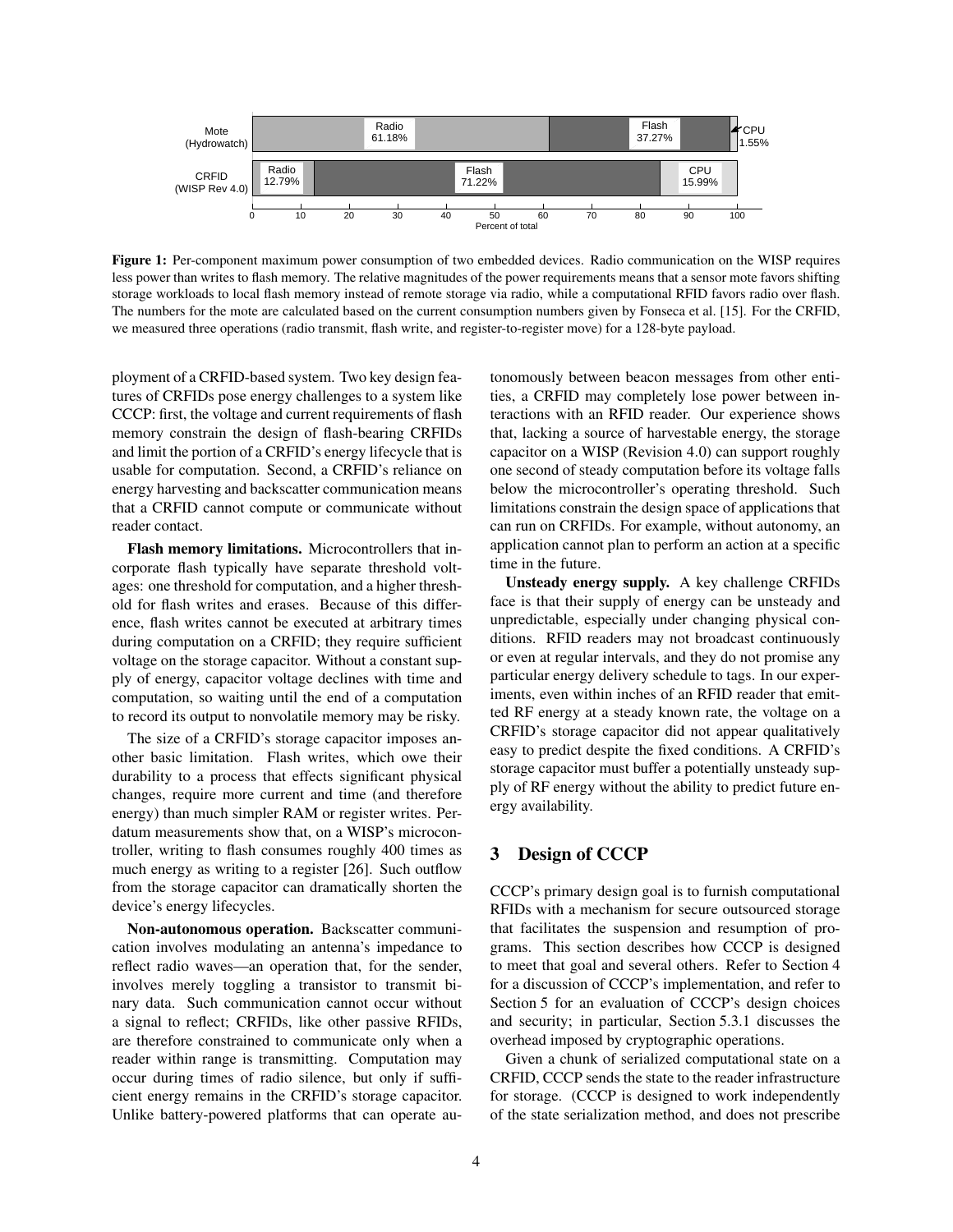| Design goal                         | Approach                                                             |
|-------------------------------------|----------------------------------------------------------------------|
| Computational progress              | Communicating checkpoints via radio to untrusted RFID readers        |
| Security: authentication, integrity | UHF-based MAC                                                        |
| Security: data freshness            | Key non-reuse; counter stored by hole punching in nonvolatile memory |
| Security: confidentiality           | Symmetric encryption with keystream precomputation                   |

Table 1: CCCP's design goals and techniques for accomplishing each of them.

a specific method.) In a subsequent energy lifecycle, an RFID reader that establishes communication with the tag sends back the state, CCCP performs appropriate checks, and the CRFID resumes computation where it left off. CCCP provides several operating modes that allow an application designer to increase security—by adding authentication alone, or authentication and encryption—at the cost of additional per-checkpoint energy consumption. Table 1 describes how CCCP meets each of the goals discussed in this section.

## 3.1 Design Goal: Computational Progress on CRFIDs

CCCP remotely checkpoints computational state to make long-running operations robust against power loss i.e., to enable their *computational progress*. We define computational progress as change of computational state toward a goal (e.g., the completion of a loop). While CRFIDs are able to finish short computations in a small number of energy lifecycles (e.g., symmetrickey challenge-response protocols [9, 19]), the challenges described in Section 2 make it difficult for a CRFID to guarantee the computational progress of longer-running computations.

If a CRFID loses power before it completes a computation, all volatile state involved in the computation is lost and must be recomputed in the next cycle. If energy availability is similarly inadequate in subsequent cycles, the CRFID may never obtain enough energy to finish its computation or even to checkpoint its state to flash memory. We refer to such vexatious computations as *Sisyphean tasks*. (Sisyphus was condemned to roll a large stone up a hill, but was doomed to drop the stone and repeat hopelessly forever [20].) A major goal of CCCP is to prevent tasks from becoming Sisyphean by shifting energy use away from flash operations and toward less energy-intensive radio communication.

## 3.2 Checkpointing Strategies: Local vs. Remote

We consider two strategies for the nonvolatile storage of serialized checkpointed state. The first, writing the state to flash memory, involves finding an appropriately sized region of erased flash memory or creating one via erase operations. The second strategy, using CCCP, requires a CRFID to perform zero or more cryptographic operations (depending on the operating mode) and then transmit the result via backscatter communication.

The obvious advantage of flash memory is that its proximity to the CRFID makes it readily accessible. Onchip flash has the further advantage that it may be inaccessible to an attacker. However, the operating requirements of flash are onerous in many situations. With unlimited energy, a CRFID could use flash freely and avoid the complexity of a radio protocol such as CCCP. Unfortunately, energy is limited in ways described elsewhere in this paper, and several disadvantages of flash memory diminish its appeal as a store for checkpointed state. The most obvious disadvantage is an imbalance between the requirements for reading and writing. Write and erase operations require more time and energy per bit than reading (Table 3); additionally, the minimum voltage and current requirements are higher. For example, in the case of the MSP430F2274, read operations are supported at the microcontroller's minimum operating voltage of 1.8 V, but write and erase operations require 2.2 V. Finally, flash memory (both NOR and NAND types) generally imposes the requirement that memory segments be erased before they are written: if a bit acquires a zero value, the entire segment that contains it must be erased for that bit to return to its default value of 1. Aside from burdening the application programmer with inconvenience, erase-before-write semantics complicate considerations of energy requirements. These disadvantages are minor afflictions for higher-powered systems, but they pose serious threats to the utility of flash memory on CRFIDs.

Backscatter transmission, since it involves modulating only a single transistor to encode data, requires significantly less energy than transmission via active radio. In fact, our measurements (Figure 4) show that backscatter transmission of an authenticated, encrypted state checkpoint (plus a small amount of bookkeeping in flash) can require less energy than exclusively writing to flash memory, even after including the energy cost of encrypting and hashing the checkpointed state. Because of its consistent behavior throughout the microcontroller's operating voltage range, backscatter transmission is an es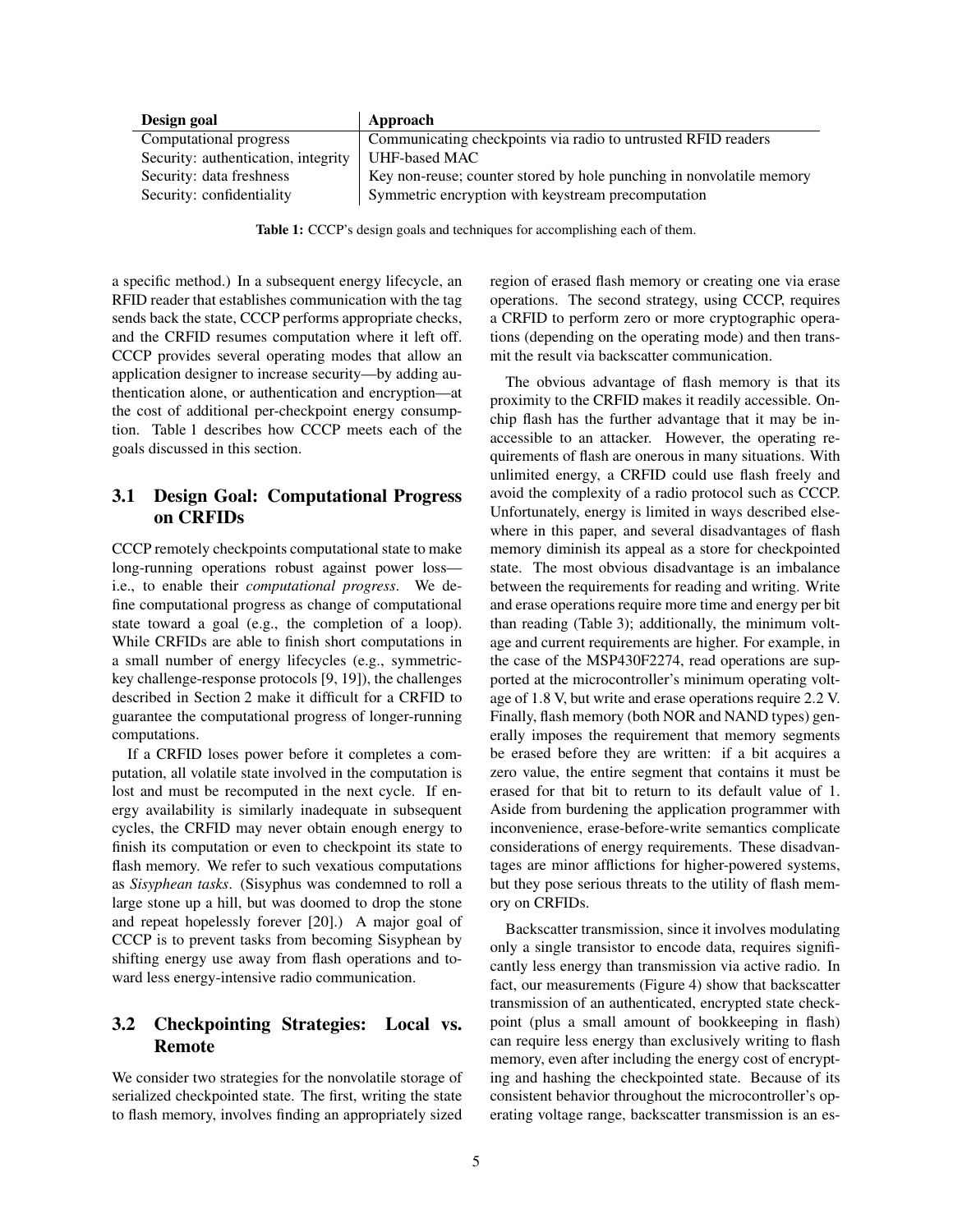pecially attractive option when the CRFID receives radio contact frequently but cannot harvest energy efficiently, in which case writing to flash may be infeasible because of insufficient energy in the storage capacitor. These circumstances may occur far from the reader, or in the presence of radio occlusions, or when a computation uses energy quickly as soon as the CRFID wakes up.

Despite its advantages over flash storage and active radio, CCCP's reliance on backscatter transmission has drawbacks. Bitrate limitations in the EPC Gen 2 protocol cause CCCP's transmissions to require up to twice as much time per datum as flash storage on some workloads. The best choice of storage strategy depends on an application's ability to tolerate delay and the necessity of saving energy.

### 3.3 Threat Model

We define CCCP's threat model as a superset of the attacks that typically threaten RFID systems [21]. The most obvious way an attacker can disrupt the operation of a CRFID is to starve it of energy by jamming, interrupting, or simply never providing RF energy for the CRFID to harvest. Because they depend entirely on harvestable energy, CRFIDs cannot defend against such denial-ofservice (DoS) attacks, so we consider these attacks as a problem to be dealt with at a higher system level. We instead focus on two types of attacks that a CRFID can use its resources to address: (1) active and passive radio attacks and (2) attacks by an untrusted storage facility.

An adversary may attempt to:

- Eavesdrop on radio communication in both directions between a CRFID and reader.
- Masquerade as a legitimate RFID reader in order to collect checkpointed state from CRFIDs. Because CRFIDs do not trust reader infrastructure, such an attack should allow an attacker to collect only ciphertext.
- Masquerade as a legitimate RFID reader in order to send corrupted data or old data (e.g., a previous computational state) to the CRFID. Such invalid data should not trick the CRFID into executing arbitrary or inappropriate code.
- Masquerade as a specific legitimate CRFID in order to retrieve that CRFID's stored state from the reader. This state should be useless without access to the keystream material that encrypted it keystream material that is stored in the legitimate owner's nonvolatile memory and never transmitted.

We additionally assume that an adversary cannot physically inspect the contents of a CRFID's memory.

### 3.4 Secure Storage in CCCP

Because computational RFIDs depend on RFID readers for energy—if a CRFID is awake, there is probably a reader nearby—readers are a natural choice for storing information. But a reader trusted to provide energy should not necessarily be trusted with sensitive information such as checkpointed state.

CCCP involves communication with untrusted reader infrastructure, so we establish several security goals:

- Authenticity: a CRFID that stores information on external infrastructure will eventually attempt to retrieve that information, and the authenticity of that information must be cryptographically guaranteed. Under CCCP, the only party that ever needs to verify the authenticity of a CRFID's stored information is the CRFID itself.
- Integrity: an untrusted reader may attempt to impede a CRFID's computational progress by providing data from which the CRFID cannot resume computation (e.g., random junk). While CCCP cannot prevent a denial of service attack in which a reader provides only junk, it guarantees that CRFIDs will compute only on data they recognize.
- Data freshness: just as a reader can provide corrupted data instead of usable data, it can replay old state in an attempt to hinder the computational progress of a computation. Under CCCP, a CRFID recognizes and rejects old state.
- Confidentiality: in certain applications, the leaking of intermediate computational state might be a critical security flaw. For other applications, confidentiality may not be necessary.

#### 3.4.1 Keystream Precomputation

Because CCCP's threat model assumes a powerful adversary that can intercept all transmissions, CCCP never reuses keystream material when encrypting data or computing MACs. We use CCCP's refreshable pool of pseudorandom bits (a circular buffer in the CRFID's nonvolatile memory) as a cryptographic keystream to provide confidentiality and authentication.

CCCP stores keystream material on the CRFID because we assume that the CRFID trusts only itself; a CRFID cannot extract trustworthy keystream material from a reader it does not trust, nor from any observable external phenomenon (which, in our threat model, an attacker would be able to observe equally well). Because a CRFID can reserve only finite storage for storage of keystream material, the material must be periodically refreshed. CCCP opportunistically refreshes the keystream material with pseudorandom bits, following Algorithm 3.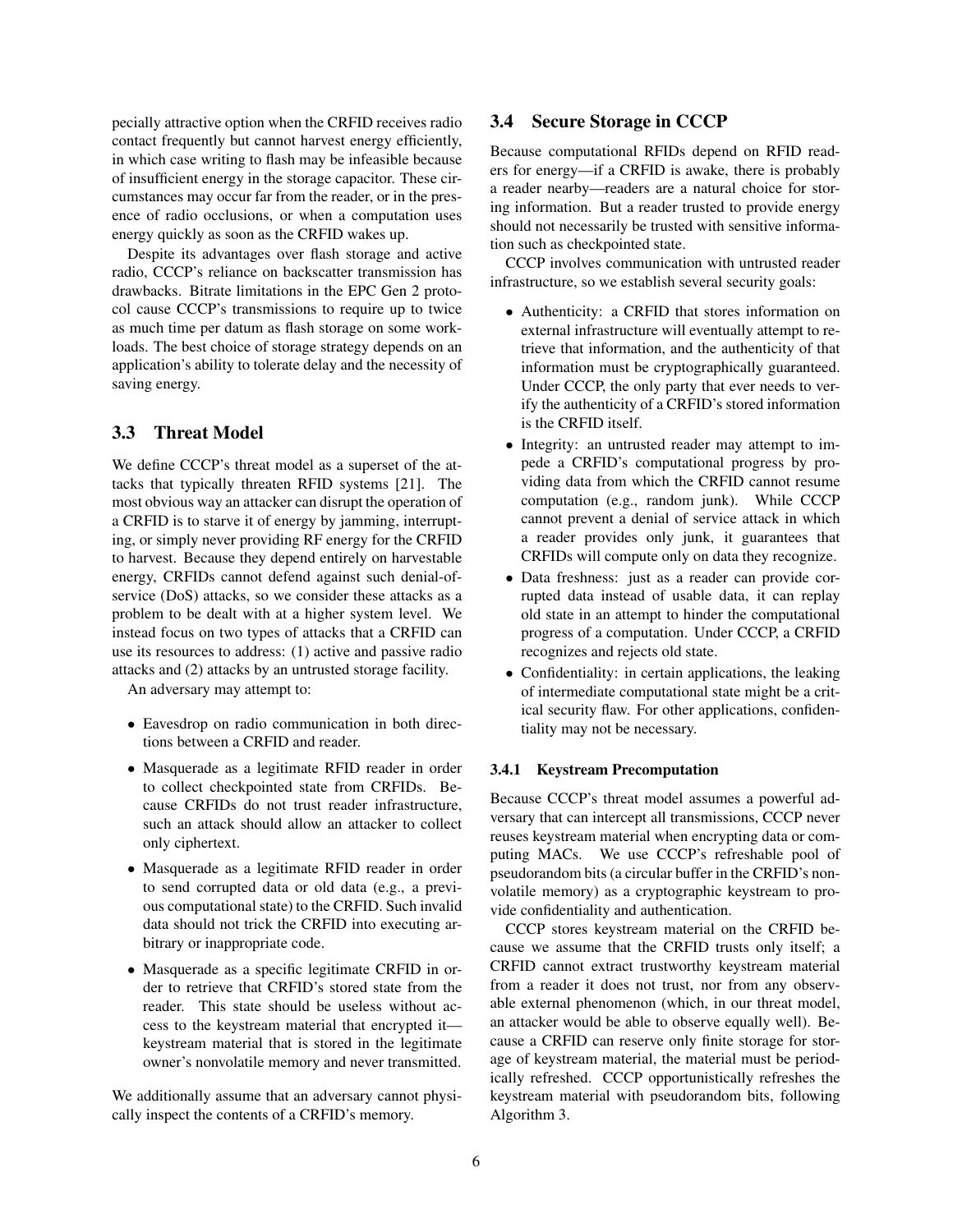To provide unique keystream bits to cryptographic operations (encryption and MAC), CCCP uses an existing implementation [9] of the RC5 block cipher [28] in counter mode to generate pseudorandom bits and store them to flash. The choice of a block cipher in counter mode means that the resulting MAC and ciphertext are secure against a computationally bounded adversary [6]. A stream cipher would work equally well in principle, but in implementing CCCP, we found that those under consideration required a large amount of internal readwrite state. For example, the stream cipher ARC4 requires at least 256 bytes of RAM [30], whereas RC5 requires only an 8-byte counter. The RC5 key schedule is preloaded into flash memory the first time the device is programmed, and the keystream materials are generated during periods of excess energy (or *power seasons*; see § 3.5). One such period of excess energy is the CRFID's initial programming, at which time the entire keystream buffer is filled with keystream bits. To avoid reusing keystream bits, CCCP maintains several variables in nonvolatile memory. Table 2 summarizes the variables CCCP stores in nonvolatile memory.

| Variable      | <b>Description</b>                                                  |  |  |  |  |
|---------------|---------------------------------------------------------------------|--|--|--|--|
| chkpt_counter | Counter representing the number of                                  |  |  |  |  |
|               | checkpoints completed; used to cal-                                 |  |  |  |  |
|               | culate the location of the first un-                                |  |  |  |  |
|               | used keystream material; updated                                    |  |  |  |  |
|               | each time keystream material is con-                                |  |  |  |  |
|               | sumed; unary representation                                         |  |  |  |  |
| kstr end      | Pointer to the end of the last<br>chunk of unused keystream bits in |  |  |  |  |
|               |                                                                     |  |  |  |  |
|               | keystream memory; updated during                                    |  |  |  |  |
|               | key refreshment                                                     |  |  |  |  |
| rc5counter    | Incrementing counter used as an in-                                 |  |  |  |  |
|               | put to RC5 while filling keystream                                  |  |  |  |  |
|               | memory with pseudorandom data;                                      |  |  |  |  |
|               | updated during key refreshment                                      |  |  |  |  |
|               |                                                                     |  |  |  |  |

Table 2: Variables CCCP stores in nonvolatile memory.

#### 3.4.2 UHF-based MAC for Authentication and Integrity

CCCP uses a MAC scheme based on universal hash functions (UHF) [8] to provide authentication and integrity. CCCP constructs the MAC by first hashing the message and then XORing the 80-bit hash with a precomputed cryptographic keystream. Because of the resource constraints of CRFIDs, it is critical to use a scheme that consumes minimal energy, and according to recent literature [4, 14], UHF-based MACs are potentially an order of magnitude faster than MACs based on cryptographic hash functions. We chose UMAC [4] as the MAC function after evaluating several alternatives. Our experiments on WISP (Revision 4.0) CRFIDs determined that UMAC takes on average 18.38 ms and requires 28.79  $\mu$ J of energy given a 64-byte input.

#### 3.4.3 Stream Cipher for Confidentiality

To provide confidentiality, a CRFID simply XORs its computational state with a precomputed cryptographic keystream. This encryption scheme is low-cost in terms of computation and energy, but it relies on using each keystream bit at most once. CCCP ensures that the encryption and MAC functions never reuse keystream bits by keeping track of the beginning and end of fresh keystream material in flash memory. The keystream pool is represented as a circular buffer. The address of the first unused keystream material is derived from the value of *chkpt counter* (Table 2), and the last unused keystream material ends just before the address pointed to by *kstr end*.

If the application using CCCP demands confidentiality at all times, then if CCCP cannot satisfy a request for unused keystream bits, it pauses its work to generate more keystream bits. This behavior is inspired by that of the blocking random device in Linux [17].

#### 3.4.4 Hole Punching for Counters Stored in Flash

To avoid reusing keystream material, CCCP maintains a counter (*chkpt counter*) from which the address of the first unused keystream bits can be derived. The counter is stored in flash memory because it is used for state restoration after power loss. However, incrementing a counter stored in binary representation always requires changing a 0 bit into a 1 bit (Figure 2(a)). On segmented flash memories, changing a single bit to 1 requires the erasure (setting to 1) of the entire segment that contains it—at least 128 bytes on the MSP430F2274—before the new value can be written. An additional cost that varies among flash cells is that they wear out with repeated erasure and writing [18].

To avoid energy-intensive erasures and minimize the energy cost of writing counter updates, CCCP represents *chkpt counter* in complemented unary instead of binary. CCCP interprets the value of such a counter as the number of 0 bits therein. Because 1 bits can be changed to 0 bits without erasure, incrementing a counter requires a relatively small write, with erasures necessary only if the unary counter must be extended into unerased memory. We call this technique *hole punching* after the visual effect of turning 1 bits into 0 bits. Since *chkpt counter* is simply incremented at each remote checkpoint, updating the counter generally requires writing only a single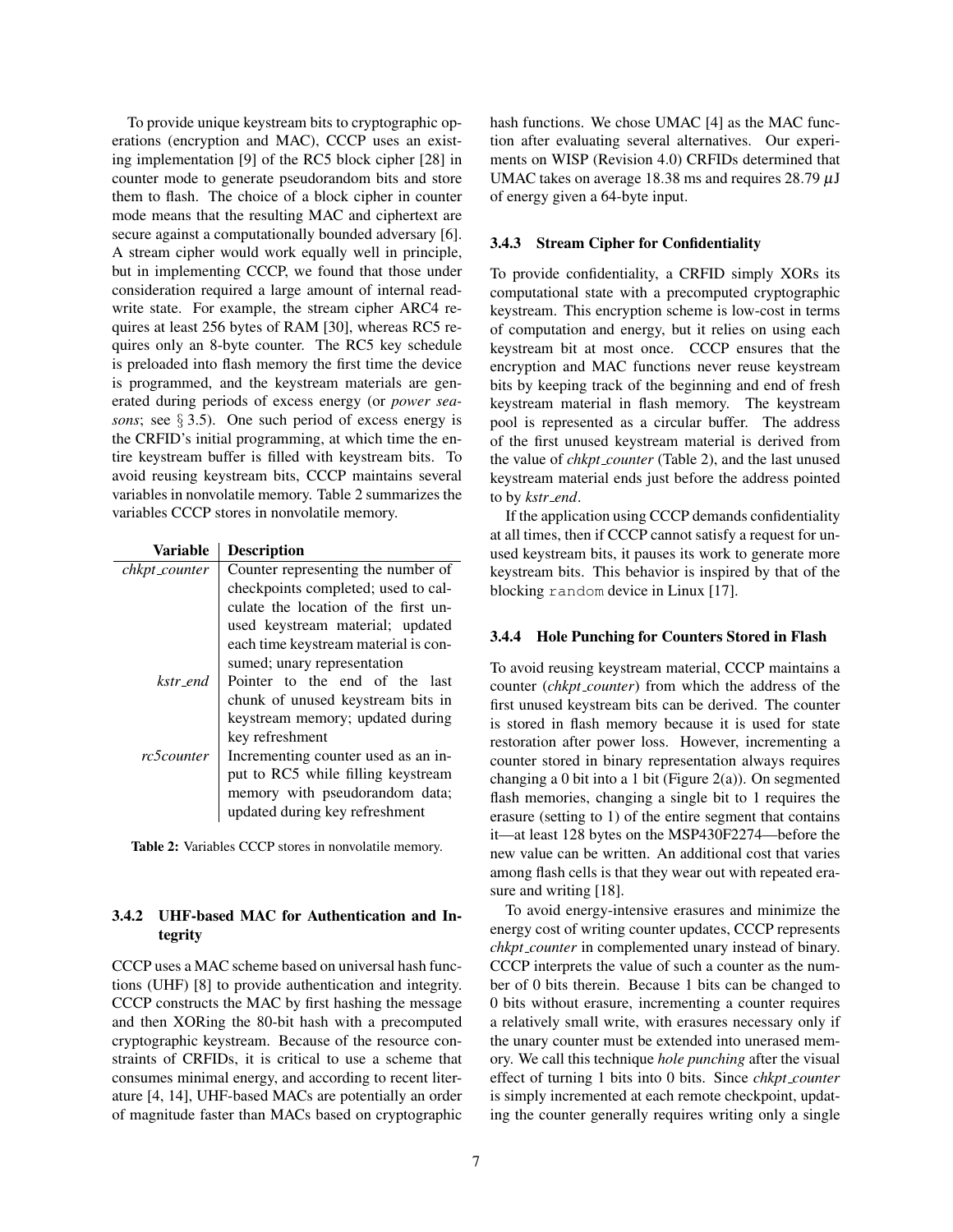

Figure 2: Illustration of hole punching. While incrementing a binary counter (a) in flash memory may require an energyintensive erase operation, complemented unary representation ((b), with the number of zeros, or "holes," representing the counter value) allows for incrementing without erasure at a cost of space efficiency.

word. Table 3 illustrates the energy cost of erasing an entire segment and the energy cost of writing a single word.

| <b>Operation</b> | Seg. erase | Write | Read | Write |
|------------------|------------|-------|------|-------|
| Size (bytes)     | 128        | 128   | 128  |       |
| Energy $(\mu J)$ | 46.81      | 56.97 | 0.64 | 0.96  |

Table 3: Comparison of energy required for flash operations on an MSP430F2274. Hole punching often allows CCCP to use a single-word write (2 bytes on the MSP430) instead of a segment erase when incrementing a complemented unary counter.

To minimize the length of the unary *chkpt counter*'s representation and to facilitate simple computation of offsets, CCCP assumes a fixed size for checkpointed state; in practice an application designer can choose an appropriate value for the fixed checkpoint size.

#### 3.4.5 Extension for Long-Term Storage

Under CCCP, readers can act not only as outsourced storage for computational state, but also as long-term external storage. Because of their ultra-low-power microcontrollers, CRFIDs are likely to have only a small amount of flash available for data storage. Moreover, since flash operations are energy intensive, depending exclusively on flash memory as a storage medium is undesirable. CCCP could enable a CRFID to instead use the reader infrastructure as an external storage facility with effectively limitless space.

Long-term storage requires a different key management strategy than checkpointing data. With a temporary checkpointing system, the CRFID needs access only to the keystream material used to prepare the last checkpoint sent to a reader. However, in the case of long-term storage, the CRFID may require access to all of the data it has ever stored on the reader and therefore must remember all of the cryptographic keys from those stores. To avoid this unrealistic requirement, a potential extension to CCCP allows the CRFID to generate keys on demand when long-term storage is required.

There are two operations that CCCP can provide to a CRFID application for this purpose:

- To satisfy a STORE(*data*) request, CCCP provides a keystream generator in the form of a block cipher in counter mode; this requires a monotonically increasing counter in addition to CCCP's *chkpt counter*. CCCP XORs the given data with the generated keystream and then constructs a MAC, then sends the ciphertext and MAC to the reader for storage. CCCP then sends the counter value back to the application.
- To satisfy a RETRIEVE(*index*) request, CCCP asks the RFID reader for the data at the given index. CCCP then generates the same keystream it used to encrypt the data by passing the index to the block cipher. Finally, CCCP verifies the MAC provided by the reader and returns the decrypted data to the application.

### 3.5 Power Seasons

If a CRFID could predict future energy availability, then it would be able to schedule its generation of keystream bits and ensure that it never exhausted its supply of pseudorandomness during normal operation. However, because CRFIDs lack autonomy and cannot depend on RFID reader infrastructure to provide a steady energy supply, we roughly classify the energy availability scenarios a CRFID faces into two *seasons*. We assume that the general case is a *winter* season, in which a CRFID cannot consistently harvest enough energy to perform all of its tasks. During winter, the CRFID must focus on minimizing checkpoints and wasted energy. The other season is *summer*, during which harvested energy is plentiful and the CRFID can afford to perform energyintensive operations such as precomputation and storage of keystream material for later use.

CCCP can identify a summer season if one of two conditions is true. First, the CRFID may find itself awake with no computations left to complete, for example after it has finished a sensor reading. Second, the CRFID may find itself communicating with a reader that does not understand CCCP and simply provides harvestable energy.

### 4 Implementation

The components of CCCP span two environments: CRFIDs and RFID readers. On a CRFID, CCCP accepts data from an application and uses the CRFID's backscatter mechanism to ship the data to a reader. The reader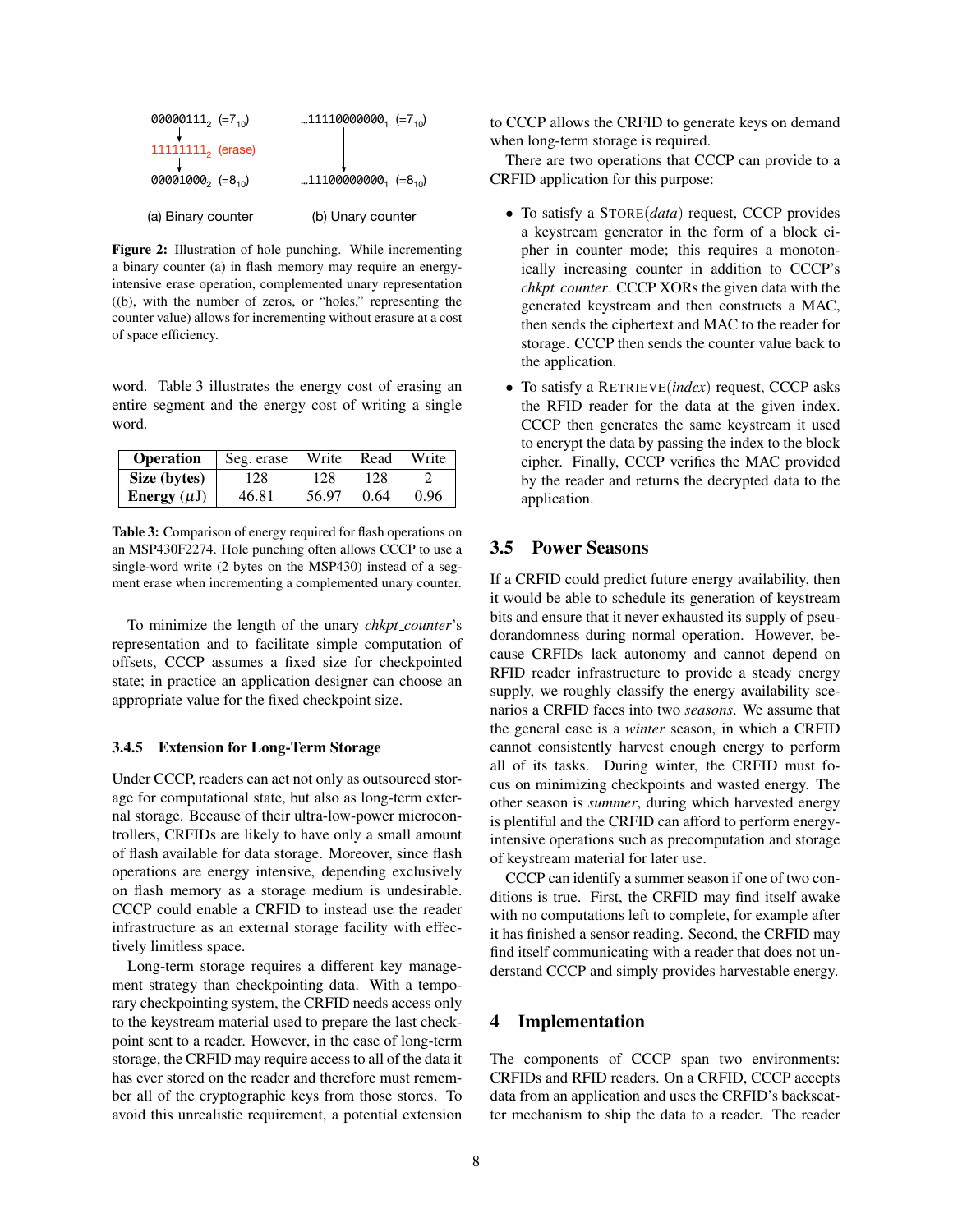(which we consider as an RFID reader plus a controlling computer) is programmed to participate in the CCCP protocol and return computational state where necessary. This section describes the CRFID-side components, the reader-side components, and the protocol that ties them together.

The CRFID side of CCCP is implemented in the C programming language on WISP (Revision 4.0) prototypes. At its core are three primary routines, which we present in pseudocode: CHECKPOINT (Algorithm 1), RESUME (Algorithm 2), and KEY-REFRESH (Algorithm 3). CHECKPOINT and RESTORE refer to a counter called *chkpt counter* from which CCCP derives the address of the first unused keystream material. For routines that require radio communication, we borrow radio code from Intel's WISP firmware version 1.4. Note that, since a CRFID cannot assume that a reader is listening at an arbitrary time, the TRANSMIT subroutine waits for an interrupt indicating that the CRFID has received a go-ahead message from the reader.

The RFID reader side of CCCP consists only of code to drive the reader appropriately for communication events. Because of the Gen 2 protocol's complexity, we have not completely implemented the reader side of the CCCP protocol. Rather than write a large amount of code for the reader, we chose to use simple control programs for the reader and inspect the exchanged messages manually, a strategy that allowed us to concentrate on the more resource-constrained CRFID side of the system while avoiding porting applications from one proprietary reader to another. (The WISP [Revision 4.0] is nominally compatible with only the Alien ALR-9800 and Impinj Speedway readers; we chose to use a desktop PC to program these readers for the sake of simplicity and portability.) A full implementation of the reader side would properly parse each message received from the CRFID and manage storage for checkpointed state.

#### 4.1 Communication Protocol

The CRFID model places a number of restrictions on communication. The only communication hardware on a CRFID is a backscatter circuit involving an antenna and a modulating transistor; an active radio would require significantly more energy. Since backscatter simply reflects an incoming carrier signal, a prerequisite for communication is that the reader emits an appropriate carrier signal. In our experiments, we used two different EPC Gen 2-compatible RFID readers that are readily available as off-the-shelf products; we used no nonstandard reader hardware or antennas.

CCCP's communication protocol is based on primitives provided by the EPC Gen 2 RFID protocol (the RFID protocol the WISP understands). Specifically, CCCP makes use of three EPC Gen 2 commands:

- A reader issues a *Query* command to a specific tag (in our case, a CRFID). The *Query* command comprises a 4-tuple: h*action*, *membank*, *pointer*, *length*). While a conventional RFID tag may require reasonable values for all four tuple members, a CRFID need examine only the fourth member to learn the maximum reply length the reader will accept. The reader can use the other three fields to encode meta-information such as whether the reader wants to offer checkpointed state to the CRFID.
- A reader issues a *Read* command to a specific tag to request an arbitrary amount of data from an RFID tag's memory. A CRFID can respond to a coordinated *Read* command with a chunk of checkpointed state.
- A reader issues a *Write* command to send data for storage in a specific tag's memory. Because RFID tags tend to have fewer resources even than CRFIDs, *Write* commands transmit only a small amount (16 bits) of data. A CRFID can request a series of *Write* commands from the reader to retrieve checkpointed state, then reassemble the results in memory and restore its state from the checkpoint.

Figure 3 gives an overview of CCCP's message types and their ordering. CCCP does not require protocol changes to the EPC Gen 2 standard, but it requires that an RFID reader be controlled by an application that understands CCCP. While a proprietary radio protocol for CCCP could be more efficient than one built atop an existing RFID protocol, a goal of CCCP—inherited from the design goals of the WISP CRFID—is to maintain compatibility with existing RFID readers.

#### 5 System Evaluation

This section justifies our design choices and offers evidence for our previous claims. We evaluate the security properties of four distinct checkpointing strategies three based on CCCP's radio transmission and one on local flash storage—and describe how CCCP provides data integrity with or without confidentiality. We describe our experimental setup and methods, then provide empirical evidence that CCCP's radio-based checkpointing requires less energy per checkpoint than a flash-based strategy. Finally, we characterize the overhead incurred by CCCP's cryptographic operations in terms of both energy and the keystream material that they consume.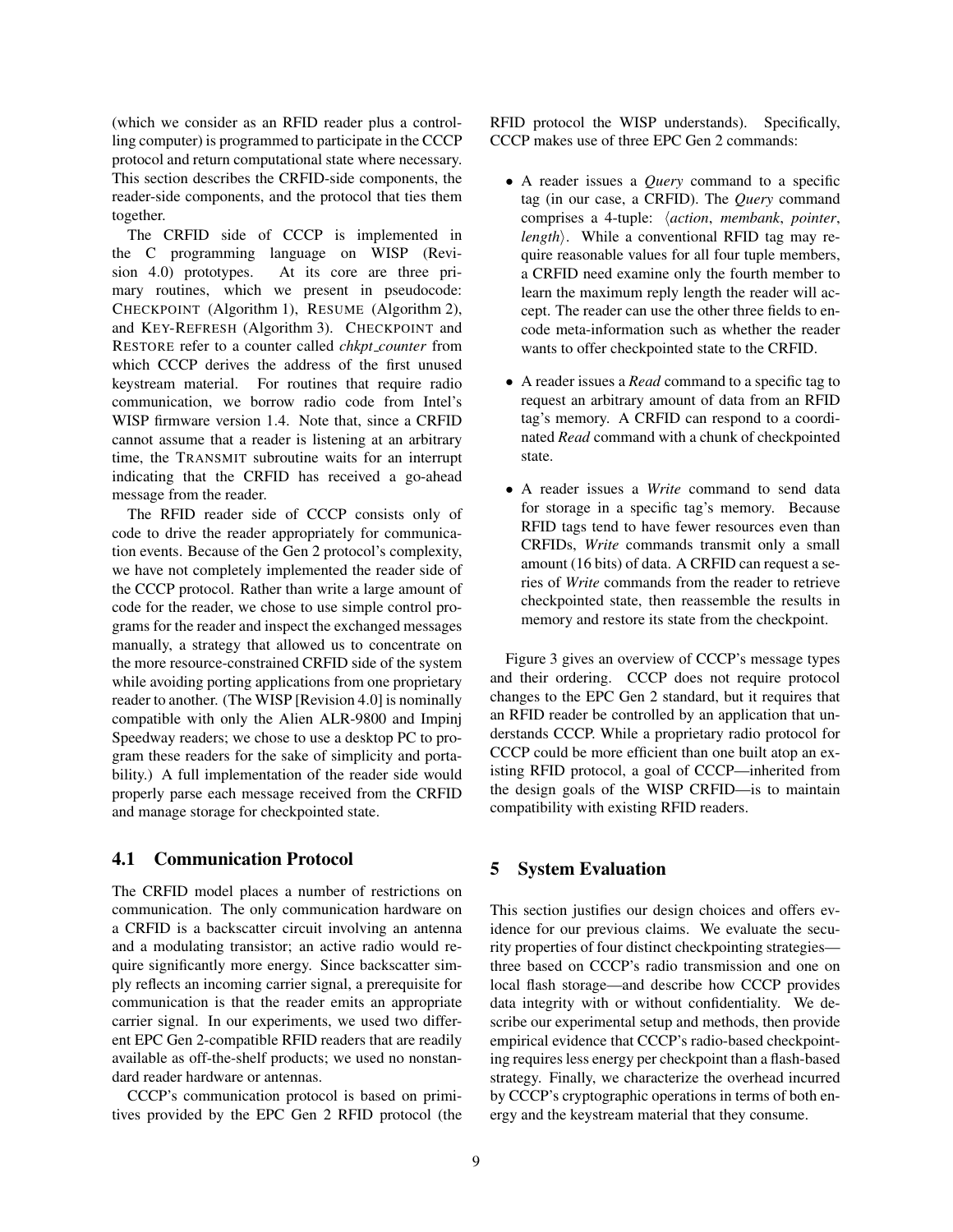Algorithm 1 The CHECKPOINT routine encrypts, MACs, and transmits a fixed-size (*STATE SIZE*, selected by the application designer) chunk of computational state.  $\langle A, B \rangle$  means the concatenation of *A* and *B* with a delimiter in between. 80 bits is the fixed output size of NH, the hash function used by UMAC. For arithmetic simplicity, this pseudocode treats the *keystream* pool as an infinite array.

CHECKPOINT(*state*,*keystream*,*chkpt counter*)

 $1 >$  Compute the (constant) amount of keystream material that will be used in this invocation 2 *chkpt\_size* =  $STATE$ \_SIZE +LENGTH( $\langle state, chkpt\_counter \rangle$ ) + 80 bits 3 4  $k$  ← *chkpt\_counter*  $\times$  *chkpt\_size*  $\times$  *keystream*[*k*] holds unused keystream material 5 *chkpt counter* ← *chkpt counter* +1  $\rightarrow$  Update *chkpt counter* in nonvolatile memory 6 7 *C* ← *state*⊕*keystream*[*k* ...*k* +*STAT E SIZE* −1] Encrypt *state* by XORing with keystream material 8  $k \leftarrow k + \text{STATE}}$  *SIZE*  $\rightarrow \dots$  and advance *k* 9 10 *H* ← NH( $\langle C, k \rangle$ , *keystream*[ $k \dots k + \text{LENGTH}(\langle C, k \rangle) - 1$ ]) > Hash the encrypted state  $11 \quad k \leftarrow k + \text{LENGTH}(\langle C, k \rangle)$  ... and advance *k* 12 13 *M* ← *H* ⊕*keystream*[*k* ...*k* + LENGTH(*H*)−1] Construct an 80-bit MAC 14 15 TRANSMIT $(C, M)$  > Note: TRANSMIT blocks until a reader is detected

#### 5.1 Security Semantics

CCCP trades the physical security of local storage for the energy savings of remote storage, but its use of radio communications introduces different security properties. We consider CCCP's four operating modes in increasing order of cryptographic complexity. Note that the algorithm listings (Algorithms 1–3) describe the most computationally intensive operating mode; the other modes involve subsets of its operations.

- Under CCCP's threat model, storing checkpointed state only in local flash memory is the most secure option, since it involves no radio transmission at all. However, for reasons detailed elsewhere in this paper, writing to flash memory is not always possible or desirable. We call the flash-only approach *Mementos* after the system [26] that inspired CCCP.
- In a mode called *CCCP/NoSec*, a CRFID sends computational state in plaintext. Under CCCP's threat model, CCCP/NoSec allows an attacker to intercept computational state and trivially recover the information it contains.
- In a mode called *CCCP/Auth*, the CRFID computes a message authentication code (MAC), attaches it to plaintext computational state, and transmits both. To trick a CRFID into accepting illegitimate state, an attacker must craft a message that incorporates a MAC that the CRFID can verify. However, since CCCP's MAC routine incorporates

keystream material that is local to the CRFID, the attacker must guess the contents of a chunk of the CRFID's keystream memory, which requires brute force under our threat model.

• In a mode called *CCCP/AuthConf*, CCCP encrypts computational state, computes a MAC, and transmits both (Algorithm 1). As with CCCP/Auth, an attacker who wants to trick a CRFID into accepting illegitimate state must find a hash collision; however, part of her colliding input must be a valid *encrypted* computational state from which the CRFID would be able to resume. Since CCCP does not reuse keystream material, the attacker is limited to brute-force search to find such an encrypted state.

### 5.2 Experimental Setup & Methods

We used a consistent experimental setup to obtain timing and energy measurements for a prototype CRFID. We programmed a WISP with a task (e.g., a flash write) and set a GPIO pin to toggle immediately before and after the task. We then charged the WISP's capacitor to 4.5 V using a DC power supply, disconnected the power supply so that the storage capacitor was the only source of energy for the WISP, and observed the task's execution and storage capacitor's voltage on an oscilloscope. We delivered energy directly from a DC power supply when taking measurements because the alternative, providing an RF energy supply, results in unpredictable and unsteady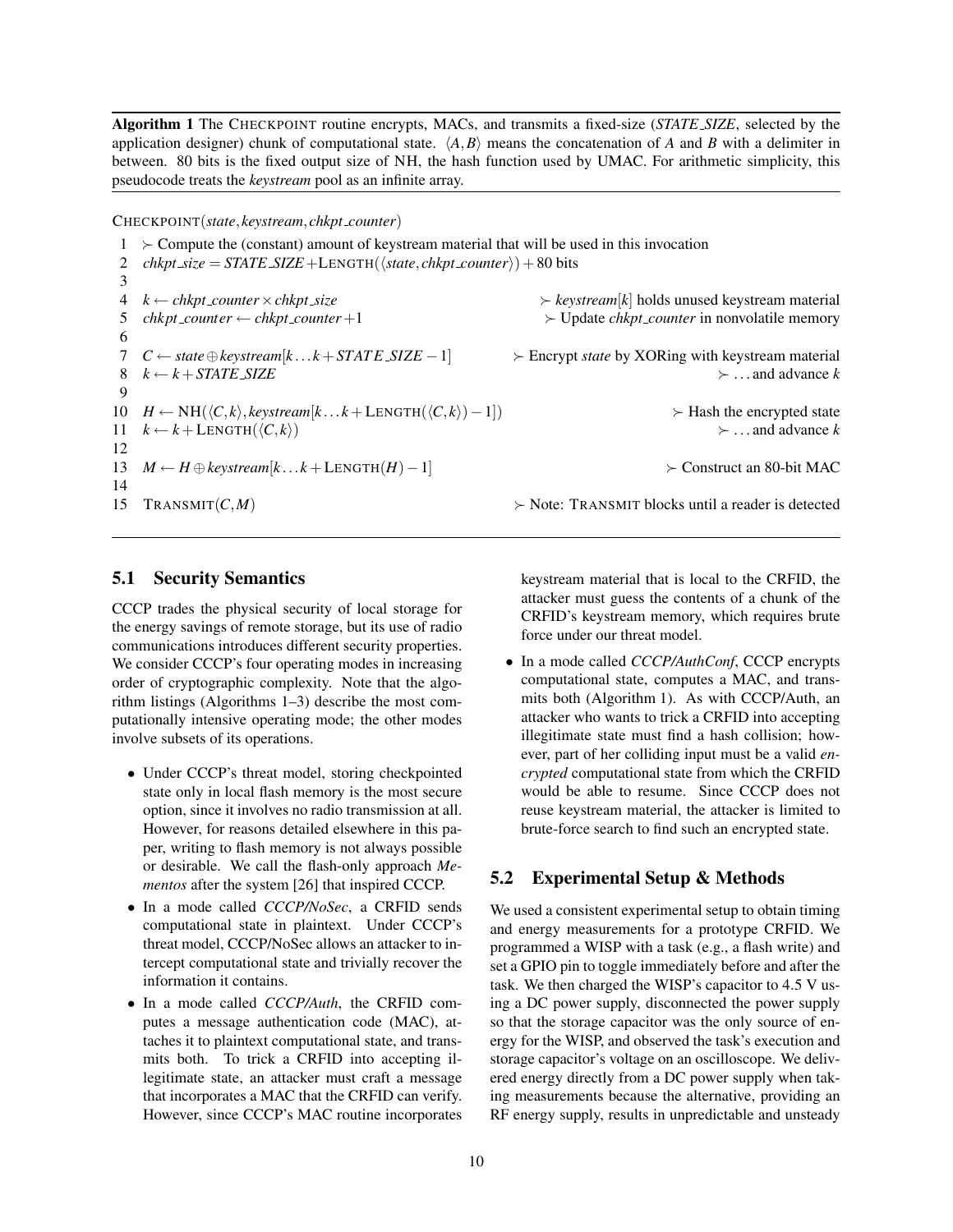Algorithm 2 The RESUME routine receives an encrypted checkpoint *C* and a message authentication code *M* from a reader, then restores the computational state of the CRFID if the received data pass an authenticity test. *chkpt counter* is the value stored in nonvolatile memory at the beginning of CHECKPOINT (Algorithm 1). We assume that, since *k* and *chkpt counter* are both numbers, their in-memory representations have the same length. As in Algorithm 1, this pseudocode treats the *keystream* pool as an infinite array for arithmetic simplicity.  $\langle A, B \rangle$  means the concatenation of *A* and *B* with a delimiter in between. 80 bits is the fixed output size of NH, the hash function used by UMAC.

#### RESUME(*C*,*M*,*keystream*,*chkpt counter*)

 $1 \rightarrow$  Find the first unused keystream material, then backtrack to find the keystream material CHECKPOINT used to hash and MAC the ciphertext 2  $\text{chkpt\_size} = \text{STATE\_SIZE} + \text{LENGTH}(\langle C, \text{chkpt\_counter} \rangle) + 80 \text{ bits} \rightarrow \text{N.b.: STATE\_SIZE} = \text{LENGTH}(C)$ 3 *k* ← *chkpt counter*×*chkpt size*  $4 \quad k \leftarrow k - ($ LENGTH( $\langle C, k \rangle$ ) + 80 bits) 5 6 *H* ← NH( $\langle C, k \rangle$ , *keystream*[ $k \dots k +$  LENGTH( $\langle C, k \rangle$ ) − 1]) > > Compute the ciphertext's hash  $7 \quad k \leftarrow k + \text{LENGTH}(\langle C, k \rangle)$   $\rightarrow \dots$  and advance *k* to point to the MAC 8 9 if  $M = H \oplus \text{keystream}[k...k + \text{LENGTH}(H) - 1]$   $\rightarrow$  If the MAC is OK, then... 10 then  $k \leftarrow k - ($ LENGTH $(C)$  + LENGTH $(\langle C, k \rangle)$   $\rightarrow$  backtrack further ... 11 *state* =  $C \oplus \text{keystream}[k...k + \text{LENGTH}(C) - 1]$   $\rightarrow$  and decrypt *C* to yield *state* 12 RESTORE-STATE(*state*) 13 **else**  $\succ$  Do nothing

charge accumulation, making it difficult to shut off the energy supply at a precise capacitor voltage.

After watching the GPIO pin signal the beginning and end of the task, we calculated the task's duration and the corresponding change in the storage capacitor's voltage. When an operation completed too quickly to observe clearly on the oscilloscope, we repeated it in an unrolled loop and divided our measurements by the number of repetitions. Finally, we calculated per-bit energy values by subtracting the baseline energy consumption of the WISP with its MSP430 microcontroller in the LPM3 low-power (sleep) mode. We subtract the WISP's baseline energy consumption in order to discount the effects of omnipresent consumers such as RAM and CPU clocks. For all measurements that we present, we give the average of five trials.

## 5.3 Performance

Figure 4 shows that, for data sizes greater than 16 bytes, a checkpoint operation under CCCP/NoSec requires less energy than a checkpoint to flash. Under CCCP/AuthConf, which adds encryption and MAC operations, a similar threshold exists between 64 and 128 bytes. Checkpointing via flash has an additional cost: if the checkpointing mechanism needs to overwrite existing data (e.g., old checkpoints) in flash memory, it must erase the corresponding flash segments and potentially replace whatever data it did not overwrite. Even if a flash write does not necessitate an immediate erasure, it makes less space available in the flash memory and therefore increases the probability that a long-running application will eventually need to erase the data it wrote that is, it incurs an *energy debt*. In the ideal case, an application can pay its energy debt easily if erasures happen to occur only when energy is abundant—i.e., in summer power seasons. However, since CCCP is designed to address scenarios in which energy availability fluctuates, we consider the case in which each write incurs an energy debt. Factoring in debt, we characterize the energy cost of a write of size *dsize* as

$$
Cost*(write(disize)) = Cost(seg. erase) \times \frac{disize}{Size(seg.)} + Cost(write(disize)).
$$

In practice, because some erasures will likely occur in summer power seasons and some in winter power seasons, the energy cost of a flash write of size *dsize* falls between Cost(write(*dsize*)) (the ideal cost) and Cost<sup>∗</sup> (write(*dsize*)) (the worst-case cost), inclusive.

The energy measurements we present in this paper (e.g., in Figure 4) fail in some cases to strongly support the hypothesis that radio-based checkpointing is consistently less energy intensive than flash-based checkpointing. The imbalance is due to a missed opportunity for optimization on the WISP prototype. The transistor used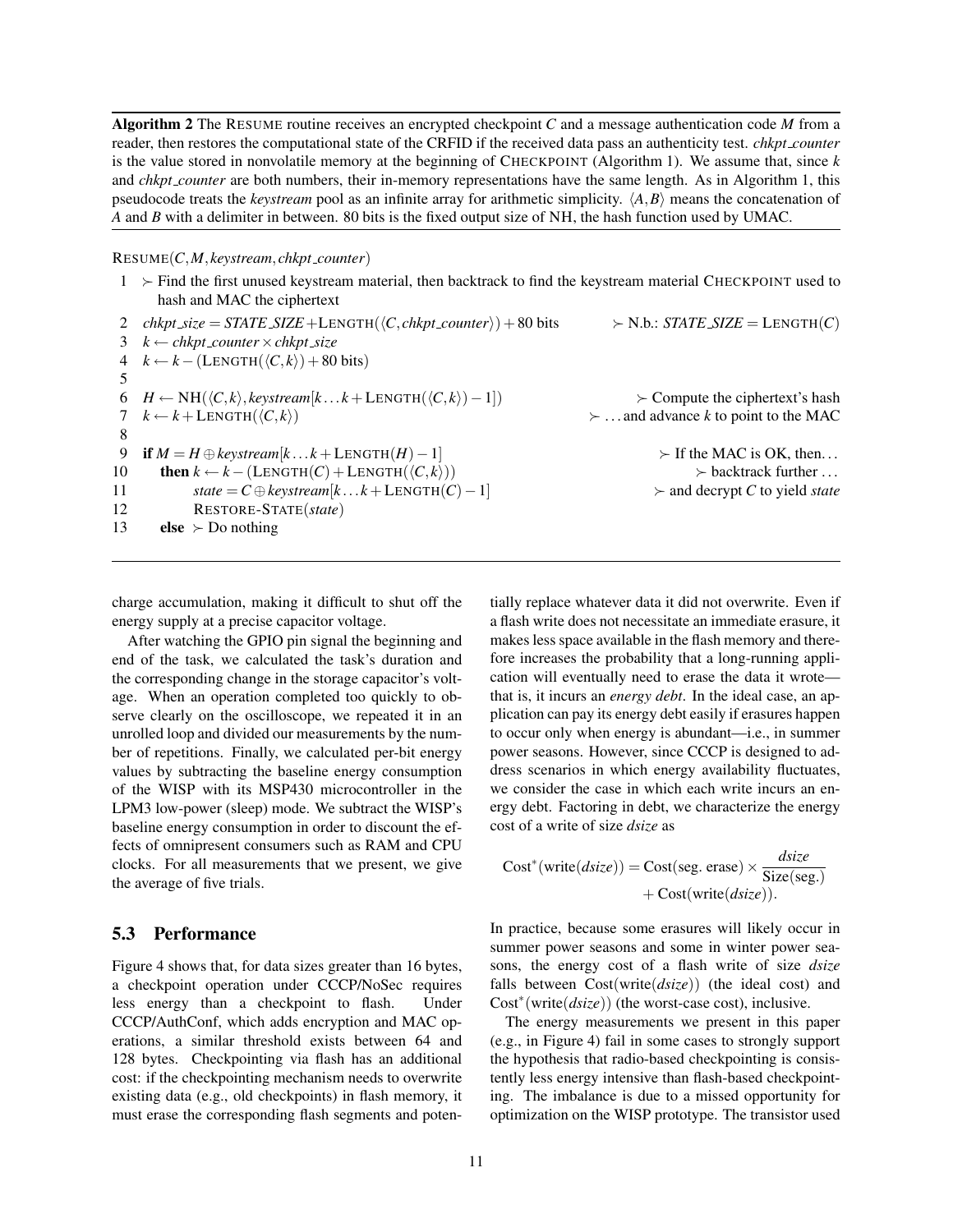Algorithm 3 The KEY-REFRESH replaces used keystream material with new keystream material in nonvolatile memory. Unlike in CHECKPOINT and RESUME, this pseudocode treats the *keystream* pool as a fixed-size circular buffer. This allows us to treat keystream material between *k* and *kstr end* as unused, and the rest—between *kstr end* and *k*—as used. This pseudocode omits two subtleties for simplicity: first, the routine must not erase keystream material that is waiting to be used by RESUME. Second, because flash erasure affects entire segments at once, the ERASE-MEMORY-RANGE routine must sometimes restore data that should not have been erased.

KEY-REFRESH(*keystream*,*kstr end*,*chkpt counter*,*rc5counter*)

 $1 \rightarrow$  Find the first unused keystream material in the circular *keystream* buffer 2 *chkpt\_size* =  $STATE\_SIZE + (STATE\_SIZE + LENGTH(\langle null, chkpt\_counter \rangle)) + 80 bits$ 3 *k* ← *chkpt counter*×*chkpt size* (mod LENGTH(*keystream*)/*chkpt size*) 4  $5 \rightarrow$  Erase all used keystream memory, then write pseudorandom data to it 6 ERASE-MEMORY-RANGE(*keystream*[*kstr end* ...*k*]) 7 *i* ← *kstr end* 8 while  $(i < k)$ 9 do  $rc5counter \leftarrow rc5counter +1$   $\rightarrow$  Update counter in nonvolatile memory 10 *keystream*[*i*] ← RC5(*rc5counter*−1) Write keystream material into nonvolatile memory 11 *kstr\_end*  $\leftarrow i+1$   $\rightarrow$  Update *kstr\_end* in nonvolatile memory 12  $i \leftarrow i+1$ 



Figure 3: Application-level view of the CCCP protocol. The CRFID sends a request to checkpoint state while in the presence of a reader, and the reader specifies the maximum size of each message. The CRFID then prepares the checkpoint and transmits it in a series of appropriately sized messages. The reader stores the checkpoint data for later retrieval by the CRFID. All messages from the reader to the CRFID also supply power to the CRFID if the latter is within range.

for backscatter modulation on the WISP (Revision 4.0) draws 500  $\mu$ W of power, far more than is typical of a comparable mechanism on a conventional RFID tag. Alien's Higgs 3, a conventional RFID tag, draws only 15.8  $\mu$ W of power [2] (total) during operation—an order of magnitude difference that supports an alternative design choice for future CRFIDs.

#### 5.3.1 System Overhead

An application on a CRFID can balance energy consumption against security by choosing one of CCCP's operating modes:

• CCCP/NoSec imposes the least overhead because it does not encrypt data or compute a MAC; it requires

no computation and consumes no keystream material. However, CCCP/NoSec imposes a time overhead to receive computational state from a reader at power-up and to transmit new state at checkpoint time.

- CCCP/Auth avoids encryption overhead (like CCCP/NoSec) but requires time, energy, and keystream bits to compute a MAC over the plaintext checkpoint. However, it requires no energy or keystream bits for encryption because it does not encrypt the plaintext checkpoint.
- CCCP/AuthConf offers the most security, since it adds confidentiality to CCCP/Auth, but the extra security comes at the expense of time, energy, and keystream bits. In this mode, CCCP encrypts the computational state before computing a MAC and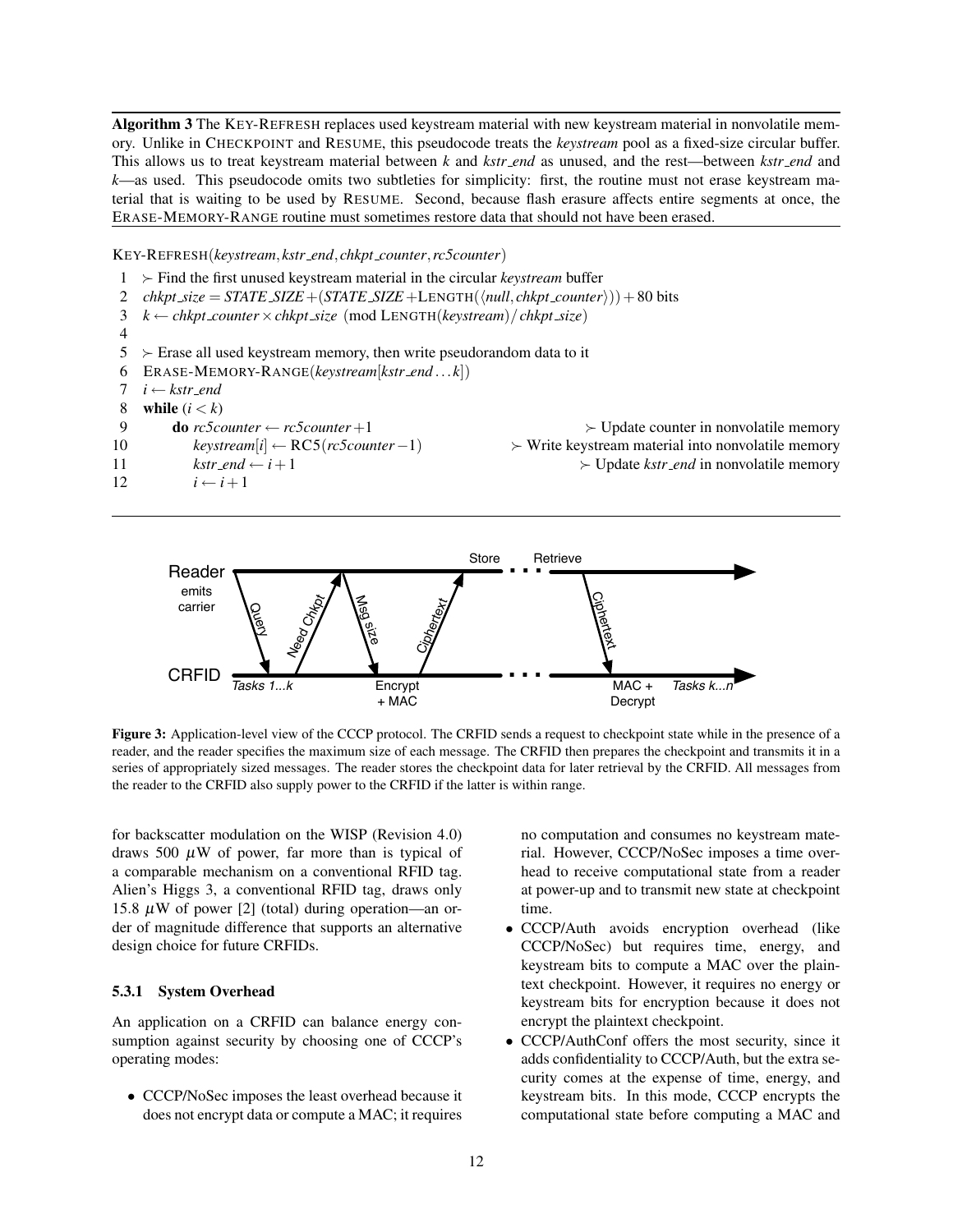

Figure 4: Energy consumption measurements from a WISP (Revision 4.0) prototype for all considered checkpointing strategies. Under our experimental method, we are unable to execute flash writes larger than 256 bytes on current hardware because larger data sizes exhaust the maximum amount of energy available in a single energy lifecycle. The average and maximum percent error of the measurements are 5.85% and 14.08% respectively.

transmitting both. It requires as much keystream material as the size of the state plus a constant amount for authentication.

### 6 Applications

The outsourced memory introduced by CCCP expands the design space for applications on a computational RFID. This section offers some illustrative example applications.

CRFIDs as low-maintenance sensors. Consider a *cold-chain monitoring* application for pharmaceutical supplies, in which a CRFID carries an attached temperature sensor and stores in flash memory a temperature reading each time it is scanned. To prevent exhaustion of its flash memory, the CRFID periodically computes aggregate statistics on, then discards, stored readings. Some statistical computations (e.g., computation of quartiles) require memory-intensive manipulation of the data set. If the flash memory on the CRFID considerably exceeds the size of RAM, computation of such statistics would require many writes to flash, an energy-intensive operation. An alternative is to use outsourced memory for the computation. (In the case of cold-chain monitoring, maintaining privacy of harvested data with respect to the reader may be unessential, but the *integrity* of the statistical computation is important.)

RFID sensor networks. Recent work [7] describes *RFID sensor networks* (RSNs) that combine RFID reader infrastructure with sensor-equipped computational RFIDs. RSNs do not simply replace traditional sensor networks because of several limitations. First, they require an infrastructure of readers that provide power to sensor nodes. Second, they are constrained by the distances (several meters) at which CRFIDs currently operate. Third, because RFID communication is asymmetric, the nodes of an RSN cannot exchange information with each other except through a more powerful reader. However, there are applications for which short-range networks of batteryless sensors would be appropriate; Yeager et al. offer several examples [34].

Computational RFIDs as smartcards. Some passive RFID tags are capable of executing strong cryptographic primitives. For example, various models of the Mifare DESfire can perform triple-DES or AES, while other RFID devices can compute elliptic-curve and RSA signatures, such as the RF360 introduced by Texas Instruments [32]. The RF360 is designed to allow publickey authentication in RFID-enabled identification documents, such as e-passports.

The RF360 incorporates an MSP430, but also includes a cryptographic co-processor, and is designed to operate at relatively short range as a high-frequency, ISO 14443 device. As we show in this paper, CCCP creates the possibility of a more lightweight device. Such a "CCCP smartcard" has two notable benefits: (1) a CCCP smartcard eliminates the cost of cryptography-specific hardware; and (2) a CCCP smartcard can operate in a mode compatible with EPC Gen 2 and achieve read ranges beyond those of a high-frequency device like the RF360.

Some smartcards are capable of performing biometric authentication—generally fingerprint verification. Match-on-card, i.e., verification of the validity of a fingerprint through computation exclusively within the smartcard, has long stood as a technical challenge. The U.S. National Institute of Standards and Technology (NIST) recently conducted an evaluation of a range of such algorithms in contactless cards [11]. CCCP is a promising tool for expanding the class of radio devices for which match-on-card is feasible. While CCCP does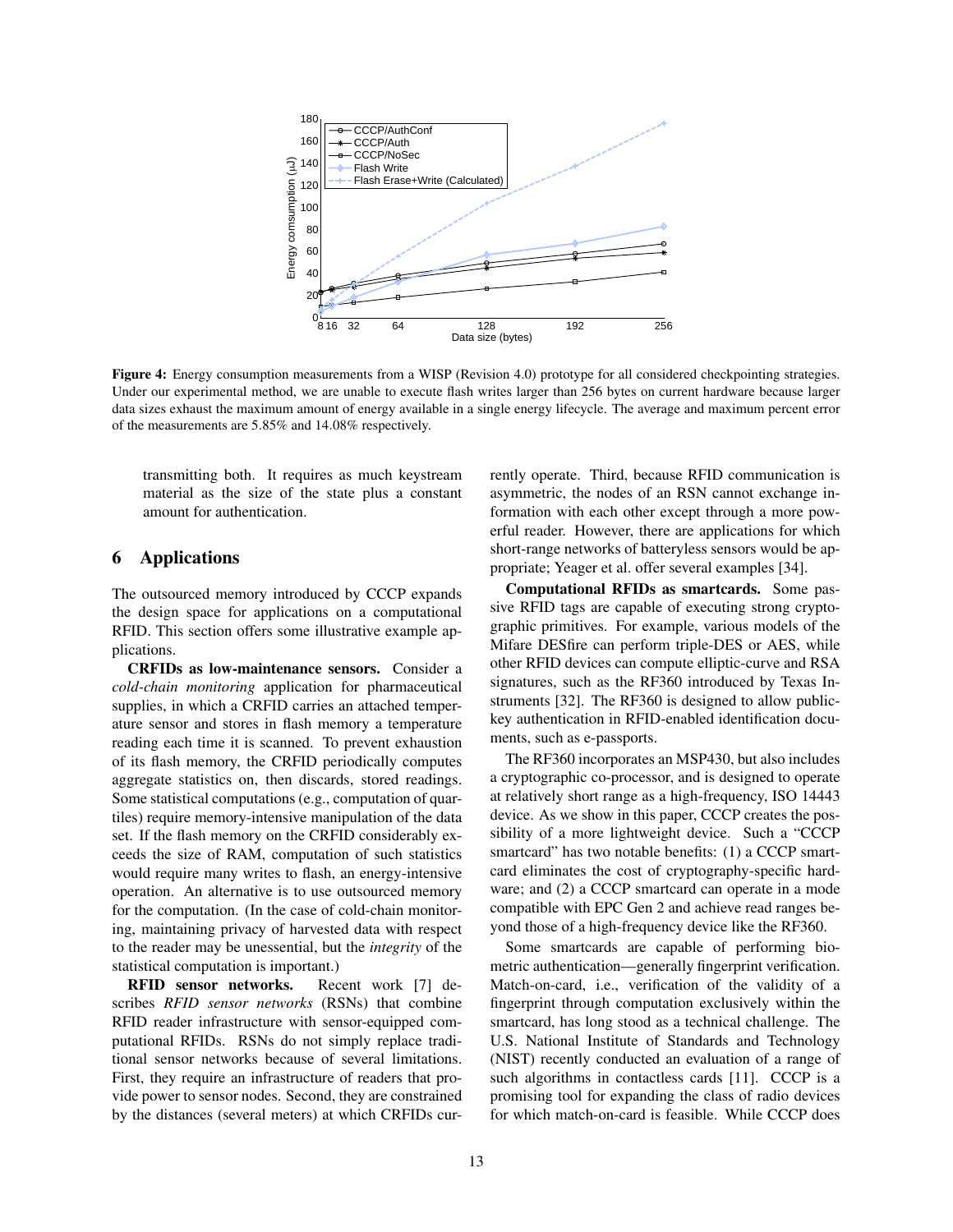not follow a strict match-in-device paradigm—given that it outsources data to a reader—it nonetheless provides comparable security assurances.

Trusted computing: outsourcing computation via TPMs. CCCP permits a computational RFID to use external memory via an RFID reader. It can support an even broader design space if we use CCCP instead for secure outsourcing not of memory, but of *computational tasks*.

*Trusted platform modules* (TPMs) [3, 33] offer support for such outsourcing. A TPM is a hardware device, standard in the CPUs of modern PCs and servers, that can provide a secure attestation to the software configuration of the computing platform on which it operates. Briefly stated, an attestation takes the form of a digital signature on a digest of the software components loaded onto the device. (An attestation does not provide assurance against hardware tampering or subversion of running software.)

A computational RFID can in principle make use of a TPM-enabled reader—or platform communicating with the reader—to gain secure access to a more powerful external computer. The process for such use of a TPM is subtle. The operations of verifying a TPM attestation and creating a secure session are both cryptographic operations that require computationally intensive modular exponentiation. Hence the computational outsourcing process requires CCCP as a bootstrapping mechanism.

### 7 Related Work

CCCP is closely related to Mementos [26] in that both systems provide checkpointing of program execution on CRFIDs. Whereas Mementos relies purely on flash memory and focuses on finding optimal checkpoint frequencies via static and dynamic analysis, CCCP relies primarily on untrusted remote storage via radio and focuses on low-power cryptographic protections to ensure that remotely stored data is as secure as if it were stored locally.

Several systems share CCCP's goal of exploiting properties of RFID systems to enhance security and privacy. For instance, Shamir's SQUASH hash algorithm [31] exploits the underutilized radio link between a tag and a reader to reduce the amount of cryptographic computation necessary on a tag. While number-theoretic hash functions typically require significant computational resources for modular arithmetic, the SQUASH function eliminates costly modular reductions and produces large (unreduced) hash outputs that a tag can send directly to a reader. Tags can thus use the SQUASH function to engage in secure challenge-response protocols with minimal computational resources on the tag. The scheme is provably as one-way as Rabin encryption. Like SQUASH, CCCP exploits the relatively low cost of radio communication between a tag and a reader to increase security. While SQUASH increases radio communication to reduce computation, CCCP increases radio communication to reduce writes to flash memory.

CCCP uses cryptographic techniques from past work on secure file systems and secure content distribution. CFS [5], the SFS read-only file system [16], and Plutus [22] investigated how to provide secure storage layered on various degrees of untrusted infrastructure. The key generation techniques in secure file systems help CCCP to precompute keystream materials during power seasons. While scalability and throughput are the main challenges in such file systems, CCCP primarily addresses energy and memory constraints. The semantics of CCCP storage are similar to the semantics of secure file systems. None of the systems explicitly and directly prevent denial of service. Storing information on untrusted RFID readers trades off the gain in storage capacity and energy conservation versus the risk of losing data due to compromise or destruction of the external storage. To mitigate the risk against denial of service, CCCP could choose to replicate data as do secure file systems.

CCCP shares some goals with power-aware encryption systems such as that proposed by Chandramouli et al. [10]. Both systems are designed to consume little energy while offering the security of well-known cryptographic primitives and both are motivated by a study of power profiling results, but they have different goals. Chandramouli et al. focus on deriving an energy consumption model and establishing a relationship between energy consumption and security, and they offer an encryption scheme that might allow CCCP to consume less energy during its precomputation of keystream bits. However, CCCP's opportunistic precomputation occurs during periods of abundant energy, when the choice of encryption scheme is not of the utmost importance. CCCP's precomputation allows it to use timeand energy-efficient XOR operations at checkpoint time, when energy is low; an alternative encryption scheme would have to save time or energy over simple XOR operations to be useful when energy consumption matters.

CCCP shares a number of properties with systems built for sensor networks. Storage-centric sensor networks [12, 24] have focused on reducing radio communication and increasing writes to flash memory to conserve energy. One of our motivating observations is that this relationship is inverted in the CRFID model: CCCP reduces writes to flash memory in favor of increasing radio communication. Performing cryptography is hard on both a CRFID and its elder cousin the sensor mote. Previous systems, such as SPINS [25] and TinySec [23] for sensor networks, have faced design choices similar to CCCP's. SPINS and TinySec use RC5 because of its small code size and efficiency, but the battery-powered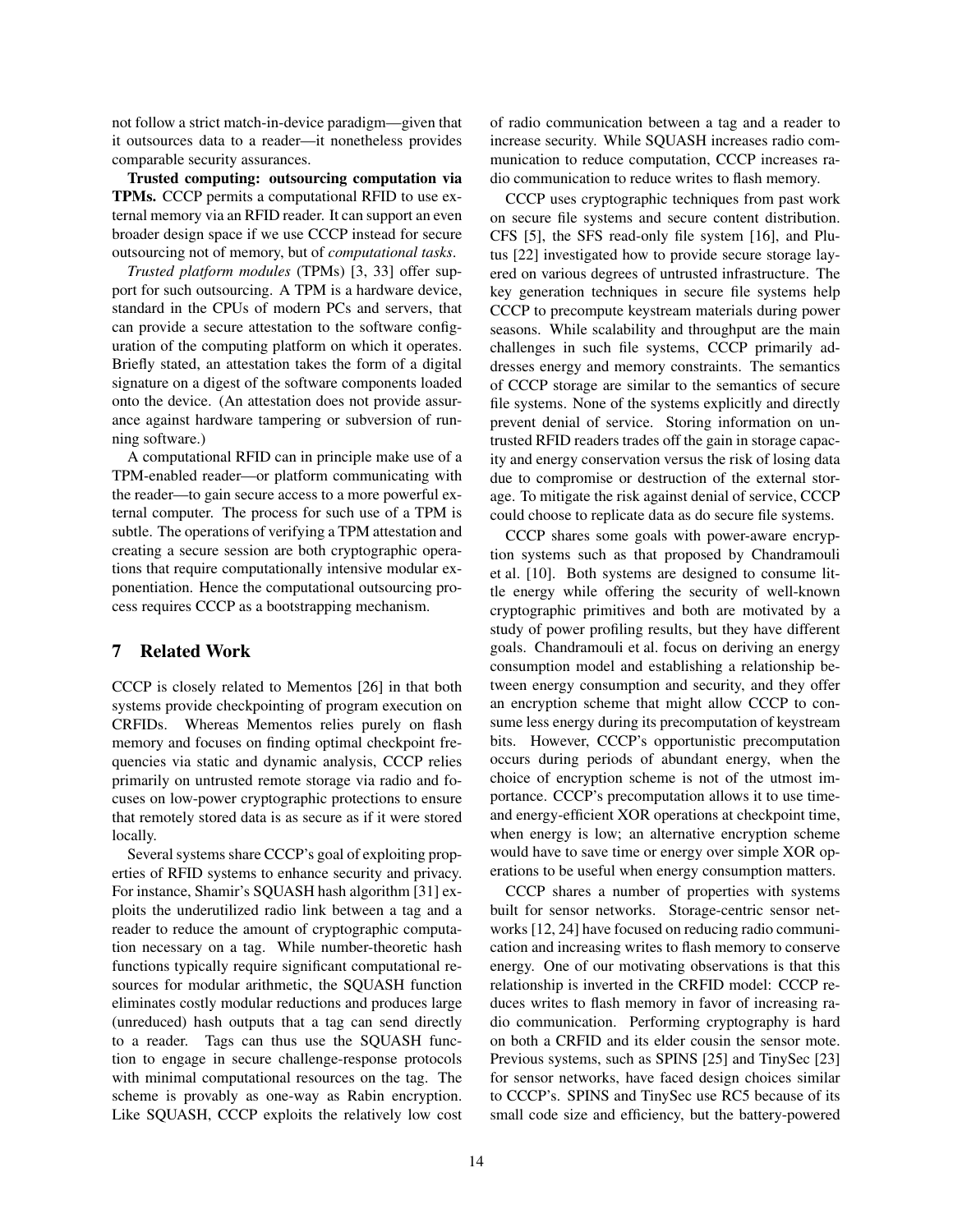platform underlying these systems differs in fundamental ways from batteryless computational RFIDs. For a side-by-side comparison of such embedded systems, see Table 1 of Chae et al. [9].

CCCP provides secure storage for CRFIDs, and CRFIDs are closely related to existing passively powered RFID tags conforming to the EPC Gen 2 standard [13]. At times the RFID and sensor world fuse together. Buettner et al. [7] propose *RFID sensor networks* (RSNs) as a replacement for wireless sensor networks in applications where batteries are inconvenient, and the authors describe RSNs built on WISP CRFIDs. However, the RSN work does not consider remote storage options for CRFIDs.

### 8 Future Work

Our future work includes enhancements to the CCCP protocol. Most pressingly, the protocol currently suffers from a potential atomicity problem. In CHECKPOINT (Algorithm 1), *chkpt counter* is updated before the checkpointed state is transmitted, so that even if the transmission fails, *chkpt counter* will point to unused keystream material the next time CHECKPOINT runs. However, if CHECKPOINT updates the offset but terminates before transmission succeeds, then the next RESUME operation will see a value of *chkpt counter* from which its normal backtracking operation will not find the correct keystream material. CCCP cannot currently recover from such a mismatch.

An unacceptable solution is for CHECKPOINT to update *chkpt counter after* a successful transmission; such a strategy opens the possibility that, if power loss occurred between the transmission and the counter update, CCCP would reuse keystream material. A more reasonable solution (which we have not implemented) is to use a separate *commit bit* that is set in nonvolatile memory after both the *chkpt counter* update and the transmission; this solution avoids both problems mentioned above. Minimizing the energy cost of maintaining a commit bit is an opportunity for hardware optimization.

A number of implementation enhancements are also future work. For instance, shortfalls in over-the-air RFID protocols and a lack of drivers on the WISP make the restore procedure unnecessarily complicated and difficult to implement. We also plan to extend the borders of CCCP from checkpointing towards long-term storage as described in Section 3.4.5. Key management makes long-term storage more challenging than checkpointing. Another area for further investigation is modifying the checkpoint function to operate at lower voltages. Writing the counter value to flash memory restricts checkpoints to periods where the available energy can support at least one write to flash memory. Our future work seeks to circumvent these minimum voltages in order to accomplish secure remote storage for CRFIDs whenever their processors have sufficient energy to compute. Finally, for simplicity, CCCP's communication protocol currently addresses only the scenario in which a single tag communicates with a single reader. We plan to discard that simplifying assumption during further testing in multi-reader infrastructures.

## 9 Conclusion

CRFIDs enable pervasive computing in places where batteries are difficult to maintain. However, the high energy necessary to erase and write to flash memory makes storage difficult without a constant energy source. CCCP extends Mementos [26] by exploiting the backscatter transmission common on passive RFID systems to remotely store checkpoints on an untrusted RFID reader infrastructure. CCCP protects data with UHF-based MACs, opportunistic precomputation of keystream material for symmetric cryptography, and hole punching to store a counter used to enforce data freshness. Our measurements of a prototype implementation of CCCP on the WISP tag shows that radio-based, remote checkpoints require less energy than local, flash-based checkpoints despite the overhead of the cryptography to restore the security semantics of local, trusted storage. CCCP gives a CRFID increased storage capacity at low energy cost and enables long-running computations to make progress despite continual power interruptions that destroy the contents of RAM. Moreover, the abstraction provided by CCCP allows application developers to focus on computation rather than space, energy, and security management. Flash memory generally requires a coarsegrained, high-power erase operation before writing a new value. Our hole punching technique allows CCCP to partially reuse unerased flash memory, thus reducing the frequency with which flash memory must be erased.

#### 10 Acknowledgments

We thank our shepherd Ian Goldberg and the anonymous reviewers for their detailed feedback and discussion; Robert Jackson for guidance on RF power consumption; Berk Sunar and Christof Paar for advice on UHF-based MACs; Mike Todd for help with circuit-level aspects of flash memory; Mankin Yuen for assisting with measurements; and John Brattin for identifying algorithmic flaws. We also thank the members of the SPQR group from UMass Amherst CS and ECE for reviewing early drafts of this work. This research was supported by NSF grants CNS-0520729, CNS-0627529, and the NSF REU program. This research is supported in part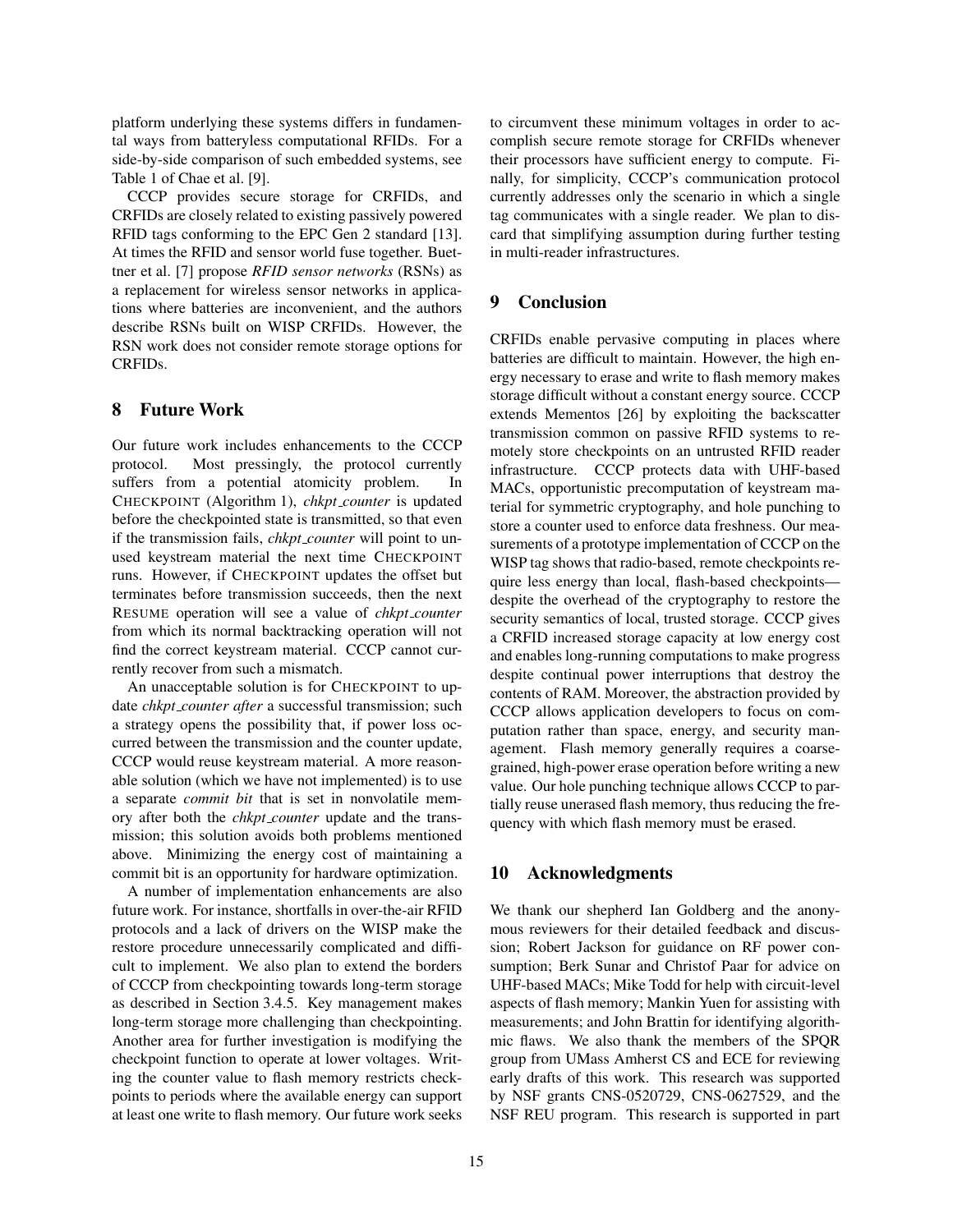by UMass through the CVIP Technology Development Fund. This material is based upon work supported by the U.S. Department of Homeland Security under Grant Award Number 2006-CS-001-000001. The views and conclusions contained in this document are those of the authors and should not be interpreted as necessarily representing the official policies, either expressed or implied, of the U.S. Department of Homeland Security.

#### References

- [1] AHSON, S. A., AND ILYAS, M., Eds. *RFID Handbook: Applications, Technology, Security, and Privacy*. CRC Press, 2008.
- [2] ALIEN TECHNOLOGY. Product Overview: Higgs-3 EPC Class 1 Gen 2 RFID Tag IC, July 2008.
- [3] BERGER, S., CÁCERES, R., GOLDMAN, K. A., PEREZ, R., SAILER, R., AND VAN DOORN, L. vTPM: virtualizing the trusted platform module. In *Proceedings of the 15th USENIX Security Symposium* (2006), USENIX Association.
- [4] BLACK, J., HALEVI, S., KRAWCZYK, H., KROVETZ, T., AND ROGAWAY, P. UMAC: Fast and secure message authentication. In *CRYPTO* (1999), Springer-Verlag, pp. 216–233.
- [5] BLAZE, M. A cryptographic file system for UNIX. In *1st ACM Conference on Communications and Computing Security* (November 1993), pp. 9–16.
- [6] BRASSARD, G. On computationally secure authentication tags requiring short secret shared keys. In *CRYPTO* (1982), pp. 79– 86.
- [7] BUETTNER, M., GREENSTEIN, B., SAMPLE, A., SMITH, J. R., AND WETHERALL, D. Revisiting smart dust with RFID sensor networks. In *Proceedings of the 7th ACM Workshop on Hot Topics in Networks (HotNets-VII)* (October 2008).
- [8] CARTER, L., AND WEGMAN, M. Universal hash functions. In *Journal of Computer and System Sciences* (1979), Elsevier, pp. 143–154.
- [9] CHAE, H.-J., YEAGER, D. J., SMITH, J. R., AND FU, K. Maximalist cryptography and computation on the WISP UHF RFID tag. In *Proceedings of the Conference on RFID Security* (July 2007).
- [10] CHANDRAMOULI, R., BAPATLA, S., SUBBALAKSHMI, K. P., AND UMA, R. N. Battery power-aware encryption. *ACM Trans. Inf. Syst. Secur. 9*, 2 (2006), 162–180.
- [11] COOPER, D., DANG, H., LEE, P., MACGREGOR, W., AND MEHTA, K. *Secure Biometric Match-on-Card Feasibility Report*, 2007.
- [12] DIAO, Y., GANESAN, D., MATHUR, G., AND SHENOY, P. Rethinking data management for storage-centric sensor networks. In *Proceedings of the Third Biennial Conference on Innovative Data Systems Research (CIDR)* (January 2007).
- [13] EPCGLOBAL. EPC Radio-Frequency Identity Protocols, Class-1 Generation-2 UHF RFID. http://www.epcglobalinc.org/standards/uhfc1g2/, 2008.
- [14] ETZEL, M., PATEL, S., AND RAMZAN, Z. Square hash: Fast message authentication via optimized universal hash functions. In *In Proc. CRYPTO 99, Lecture Notes in Computer Science* (1999), Springer-Verlag, pp. 234–251.
- [15] FONSECA, R., DUTTA, P., LEVIS, P., AND STOICA, I. Quanto: Tracking energy in networked embedded systems. In *8th USENIX Symposium of Operating Systems Design and Implementation (OSDI'08)* (2008), pp. 323–328.
- [16] FU, K., KAASHOEK, M. F., AND MAZIÈRES, D. Fast and secure distributed read-only file system. *ACM Transactions on Computer Systems 20*, 1 (February 2002), 1–24.
- [17] GUTTERMAN, Z., PINKAS, B., AND REINMAN, T. Analysis of the Linux random number generator. In *IEEE Symposium on Security and Privacy* (2006), IEEE Computer Society, pp. 371– 385.
- [18] HADDAD, S., CHANG, C., SWAMINATHAN, B., AND LIEN, J. Degradations due to hole trapping in flash memory cells. In *Electron Device Letters* (March 1989), IEEE, pp. 117–119.
- [19] HALPERIN, D., HEYDT-BENJAMIN, T. S., RANSFORD, B., CLARK, S. S., DEFEND, B., MORGAN, W., FU, K., KOHNO, T., AND MAISEL, W. H. Pacemakers and implantable cardiac defibrillators: Software radio attacks and zero-power defenses. In *IEEE Symposium on Security and Privacy* (May 2008), IEEE Computer Society, pp. 129–142.
- [20] HOMER. *Odyssey*, vol. XI. ca. 750 B.C.
- [21] JUELS, A. RFID security and privacy: A research survey. *IEEE Journal on Selected Areas in Communications 24*, 2 (February 2006), 381–394.
- [22] KALLAHALLA, M., RIEDEL, E., SWAMINATHAN, R., WANG, Q., AND FU, K. Plutus: Scalable secure file sharing on untrusted storage. In *Proc. USENIX Conference on File and Storage Technologies* (San Francisco, CA, December 2003).
- [23] KARLOF, C., SASTRY, N., AND WAGNER, D. TinySec: A link layer security architecture for wireless sensor networks. In *Proceedings of the Second ACM Conference on Embedded Networked Sensor Systems (SenSys)* (November 2004).
- [24] MATHUR, G., DESNOYERS, P., GANESAN, D., AND SHENOY, P. CAPSULE: An energy-optimized object storage system for memory-constrained sensor devices. In *Proceedings of the Fourth ACM Conference on Embedded Networked Sensor Systems (Sen-Sys)* (November 2006).
- [25] PERRIG, A., SZEWCZYK, R., WEN, V., CULLER, D., AND TY-GAR, J. D. SPINS: Security protocols for sensor networks. *Wireless Networks 8*, 5 (Sept. 2002), 521–534.
- [26] RANSFORD, B., CLARK, S., SALAJEGHEH, M., AND FU, K. Getting things done on computational RFIDs with energy-aware checkpointing and voltage-aware scheduling. In *Proceedings of USENIX Workshop on Power Aware Computing and Systems (HotPower)* (December 2008).
- [27] RANSFORD, B., AND FU, K. Mementos: A secure platform for batteryless pervasive computing, August 2008. USENIX Security Works-in-Progress Presentation.
- [28] RIVEST, R. L. The RC5 encryption algorithm. *Dr Dobb's Journal—Software Tools for the Professional Programmer 20*, 1 (1995), 146–149.
- [29] SAMPLE, A. P., YEAGER, D. J., POWLEDGE, P. S., MAMI-SHEV, A. V., AND SMITH, J. R. Design of an RFID-based battery-free programmable sensing platform. In *IEEE Transactions on Instrumentation and Measurement* (2008).
- [30] SCHNEIER, B. *Applied cryptography (2nd ed.): protocols, algorithms, and source code in C*. John Wiley & Sons, Inc., New York, NY, USA, 1995.
- [31] SHAMIR, A. SOUASH—a new MAC with provable security properties for highly constrained devices such as RFID tags. In *Proceedings of the 15th International Workshop on Fast Software Encryption (FSE)* (2008), Springer-Verlag, pp. 144–157.
- [32] TEXAS INSTRUMENTS INCORPORATED. http://www.ti.com/rfid/shtml/news-releases-11-12-07.shtml.
- [33] Trusted computing group. http://www.trustedcomputinggroup.org.